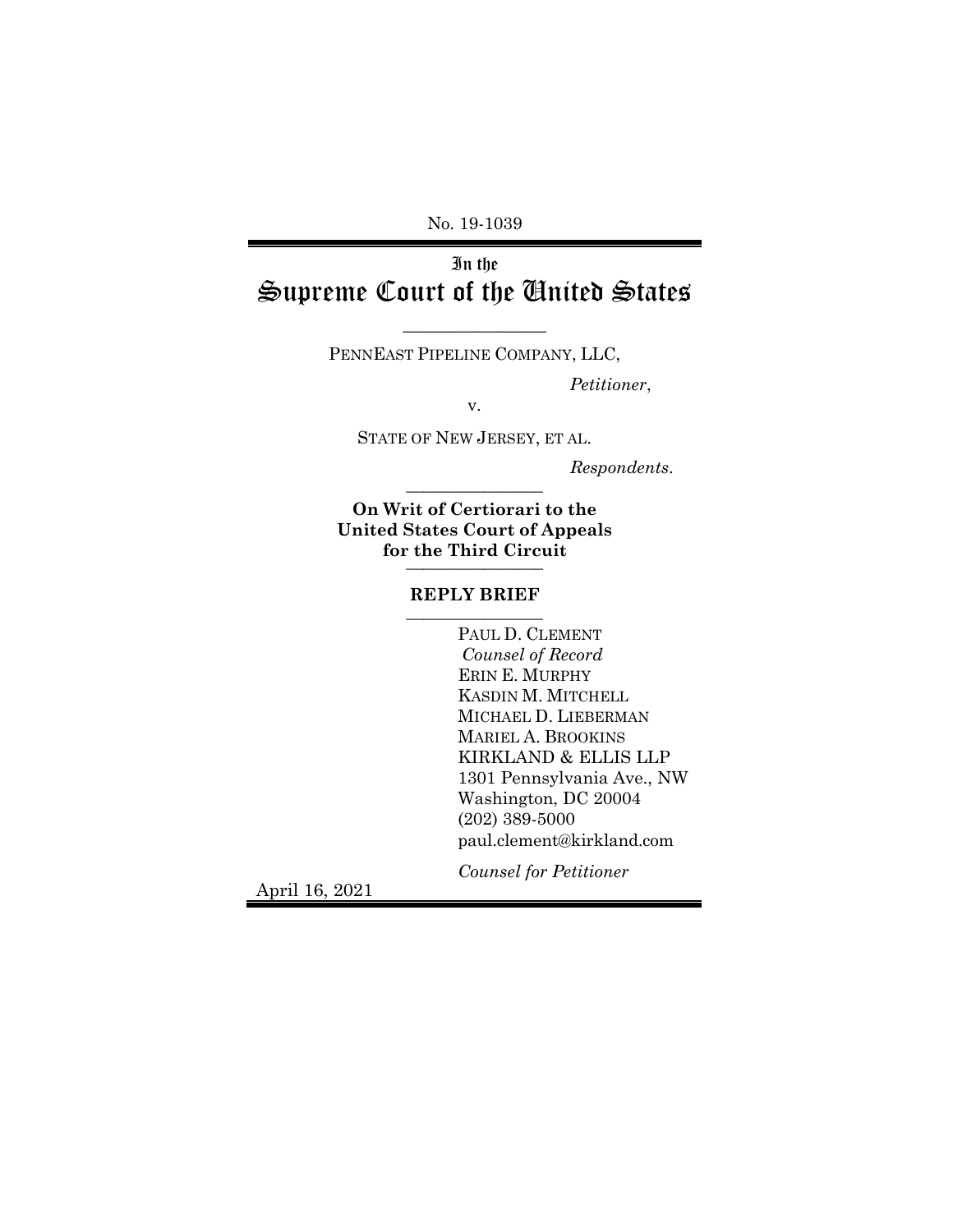# **TABLE OF CONTENTS**

| The NGA Delegates The Federal Eminent-<br>Ι.<br>Domain Power As To State Property3                                     |
|------------------------------------------------------------------------------------------------------------------------|
| II. The Third Circuit's Contrary View Ignores<br>Text To Avoid Perceived Constitutional                                |
| A. States Have No Immunity From the                                                                                    |
| B. The In Rem Nature of $\S717f(h)$ Actions<br>Confirms That They Raise No Distinct<br>Sovereign Immunity Concerns  16 |
| III. The Jurisdictional Dispute Underscores The<br>Anomalous Nature Of New Jersey's                                    |
| IV. The Decision Below Threatens To Disrupt<br>The Development Of Energy Infrastructure22                              |
|                                                                                                                        |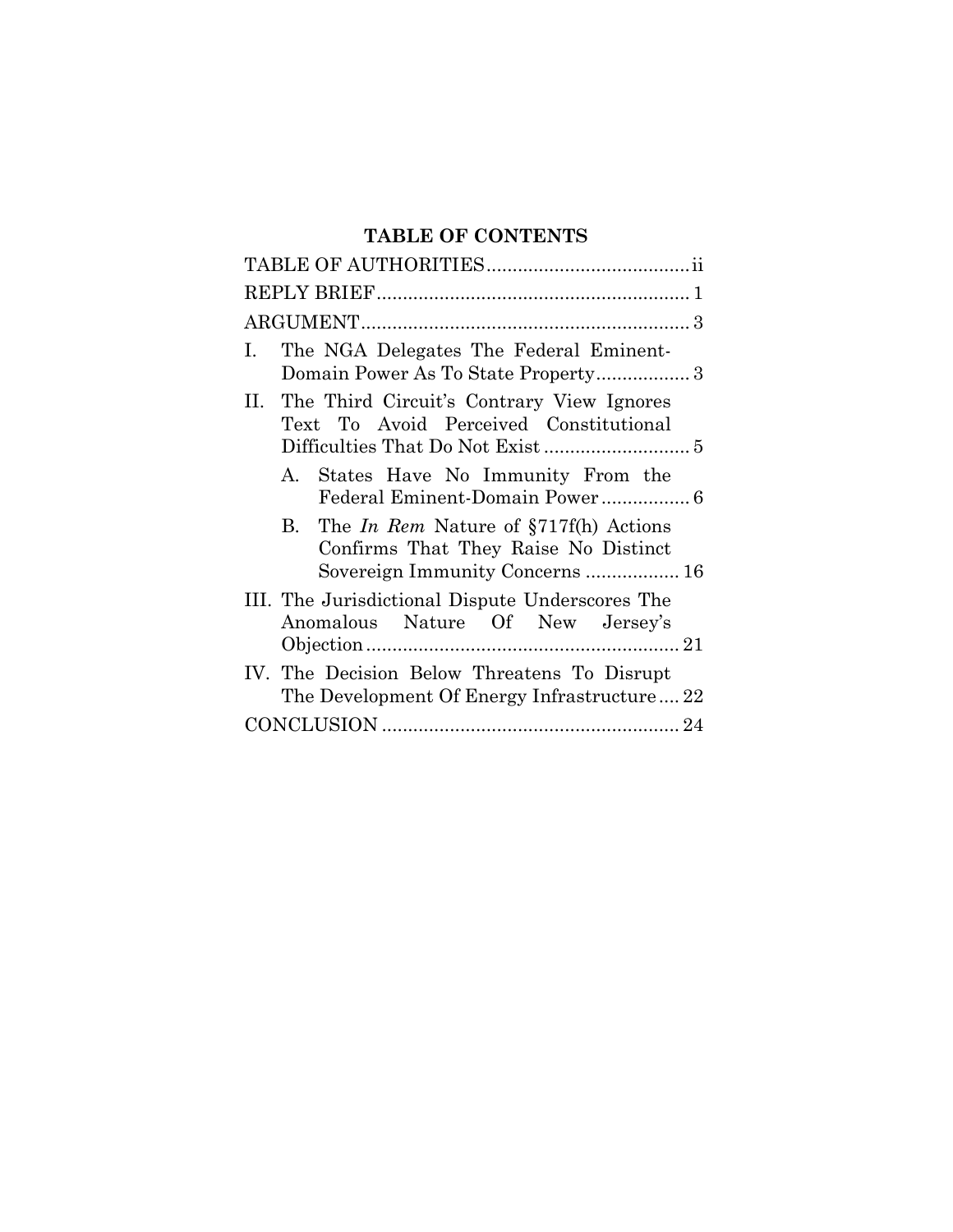# **TABLE OF AUTHORITIES**

| Alden v. Maine,                                                                   |
|-----------------------------------------------------------------------------------|
| Bauman v. Ross,                                                                   |
| Blatchford<br>v. Native Vill. of Noatak & Circle Vill.,                           |
| Block v. North Dakota ex rel.<br>Bd. Of Univ. & Sch. Lands,                       |
| California v. Deep Sea Rsch., Inc.,                                               |
| Cent. Va. Cmty. Coll. v. Katz,                                                    |
| Cherokee Nation v. S. Kan. Ry. Co.,                                               |
| Cnty. of Yakima v. Confederated Tribes &<br>Bands of Yakima Indian Nation,        |
| Coyle v. Smith,                                                                   |
| Custiss v. Georgetown & Alexandria Tpk. Co.,<br>10 U.S. (6 Cranch) 233 (1810)  14 |
| Ex Parte Young,                                                                   |
| Fed. Mar. Comm'n v. S.C. Ports Auth.,                                             |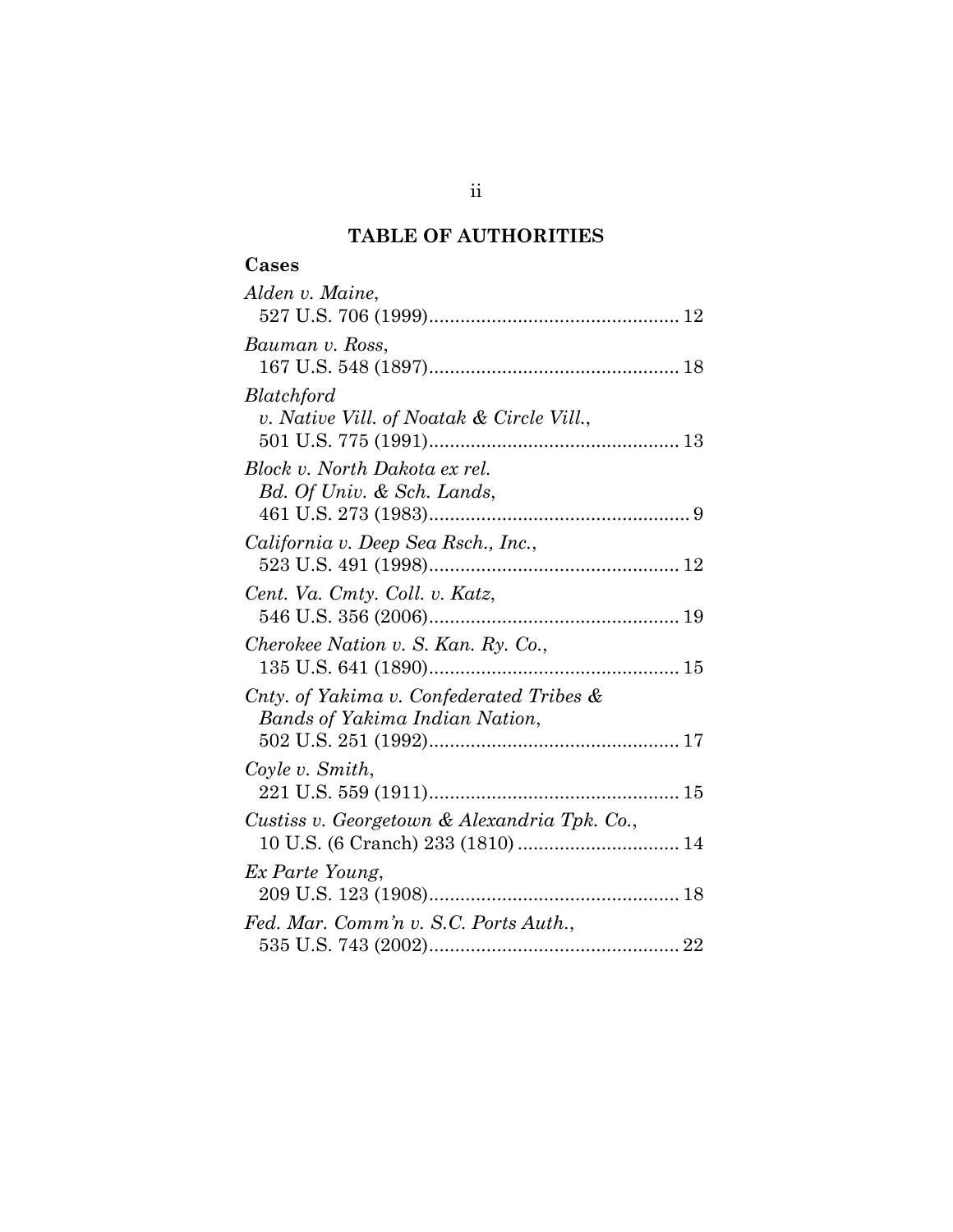| Georgia v. City of Chattanooga,          |
|------------------------------------------|
|                                          |
| Idaho v. Coeur d'Alene Tribe of Idaho,   |
|                                          |
| Kohl v. United States,                   |
|                                          |
| Miss. & Rum River Boom Co. v. Patterson, |
|                                          |
| Oklahoma ex rel. Phillips                |
| v. Guy F. Atkinson Co.,                  |
|                                          |
| Permanent Mission of India to the United |
| Nations v. City of New York,             |
|                                          |
| Stockton v. Baltimore & N.Y.R. Co.,      |
|                                          |
| Tenn. Student Assistance Corp. v. Hood,  |
|                                          |
| The Siren,                               |
|                                          |
| U.S. Forest Serv.                        |
| v. Cowpasture River Pres. Ass'n,         |
|                                          |
| United States v. 50 Acres of Land,       |
|                                          |
| Upper Skagit Indian Tribe v. Lundgren,   |
|                                          |
| Vt. Agency of Nat. Res.                  |
| v. United States ex rel. Stevens,        |
|                                          |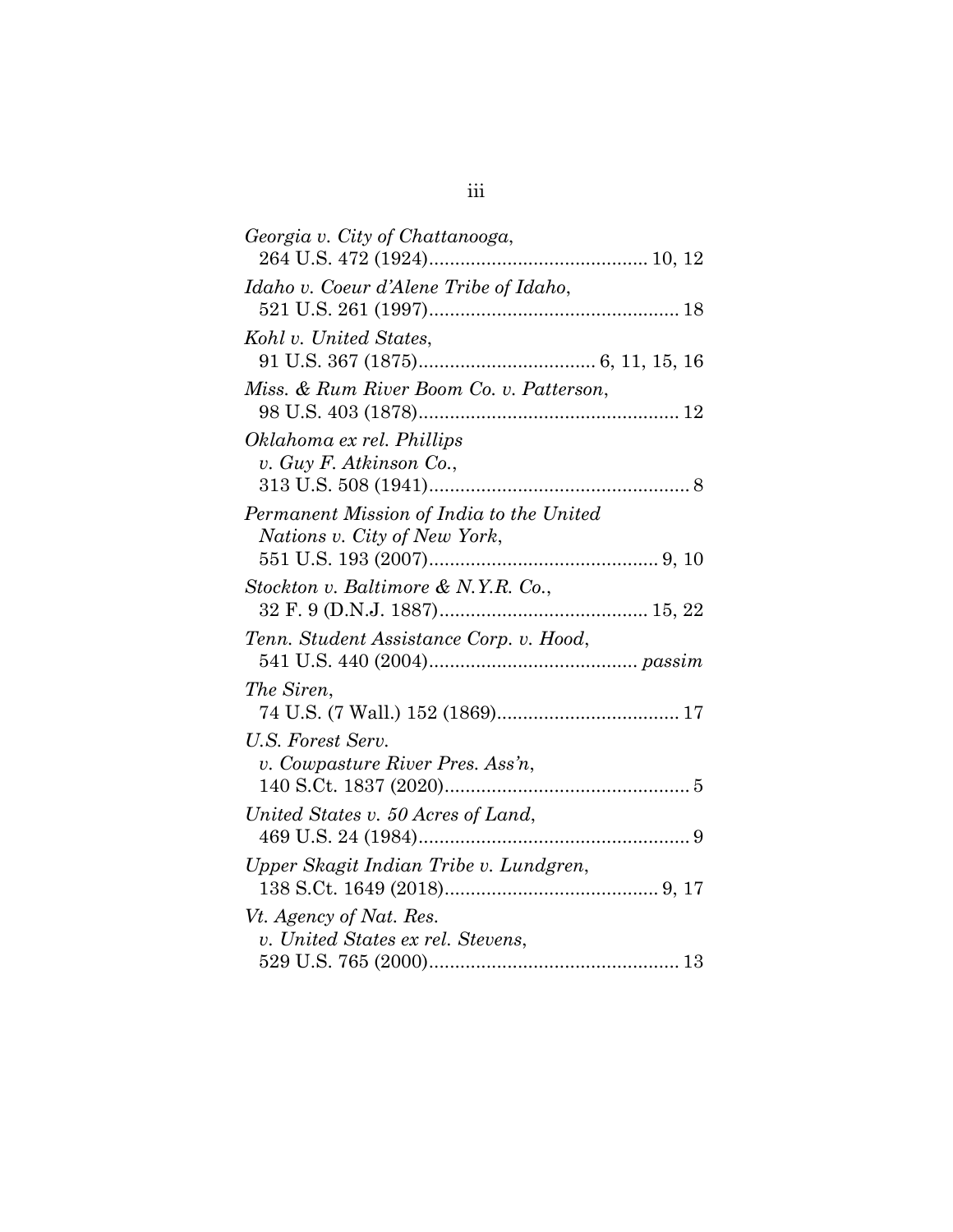| <b>Statute and Rules</b>                         |
|--------------------------------------------------|
|                                                  |
| Rules                                            |
|                                                  |
|                                                  |
| <b>Other Authorities</b>                         |
| The Federalist No. 81 (J. Cooke ed. 1961) 14     |
| Thomas M. Cooley,                                |
| Constitutional Limitations (1868) 12, 14, 17, 18 |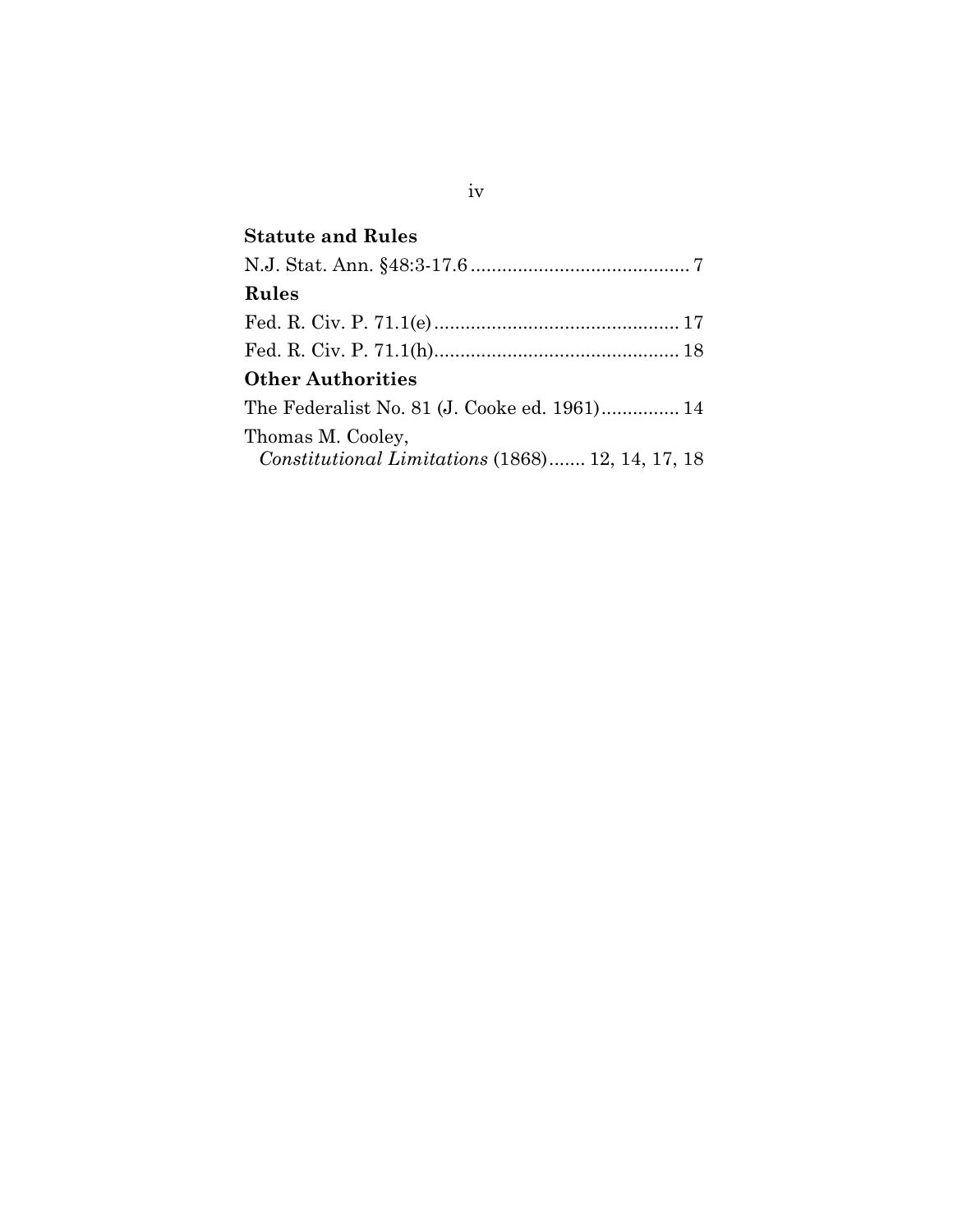#### **REPLY BRIEF**

New Jersey concedes that states surrendered their immunity to federal takings of state property in the plan of the convention. It likewise concedes that eminent-domain power was universally understood at the framing to be delegable. Yet it insists that states retain immunity from proceedings initiated by entities exercising the federal government's delegated eminent-domain authority. That makes no sense and would mean that the federal government has something less than the full eminent-domain authority enjoyed by every other sovereign.

New Jersey's argument depends critically on the proposition that even when the federal government itself authorizes the taking of state property for an important national initiative, there is an independent sovereign indignity if the suit to ensure just compensation is filed by the federal government's designee, rather than by the federal government itself. That curious theory lacks grounding in either doctrine or common sense. While cases in which one sovereign lawfully exercises eminent domain over another sovereign's property are relatively rare, not one recognizes any immunity from the court proceedings associated with a concededly legitimate taking. This Court held as much in rejecting Georgia's claim to immunity from an eminent-domain action initiated by Chattanooga. Such proceedings do not implicate the concerns underlying sovereign immunity. They are *in rem* proceedings and their principal office is to provide just compensation, which ensures compliance with the Fifth Amendment, not violation of the Eleventh Amendment.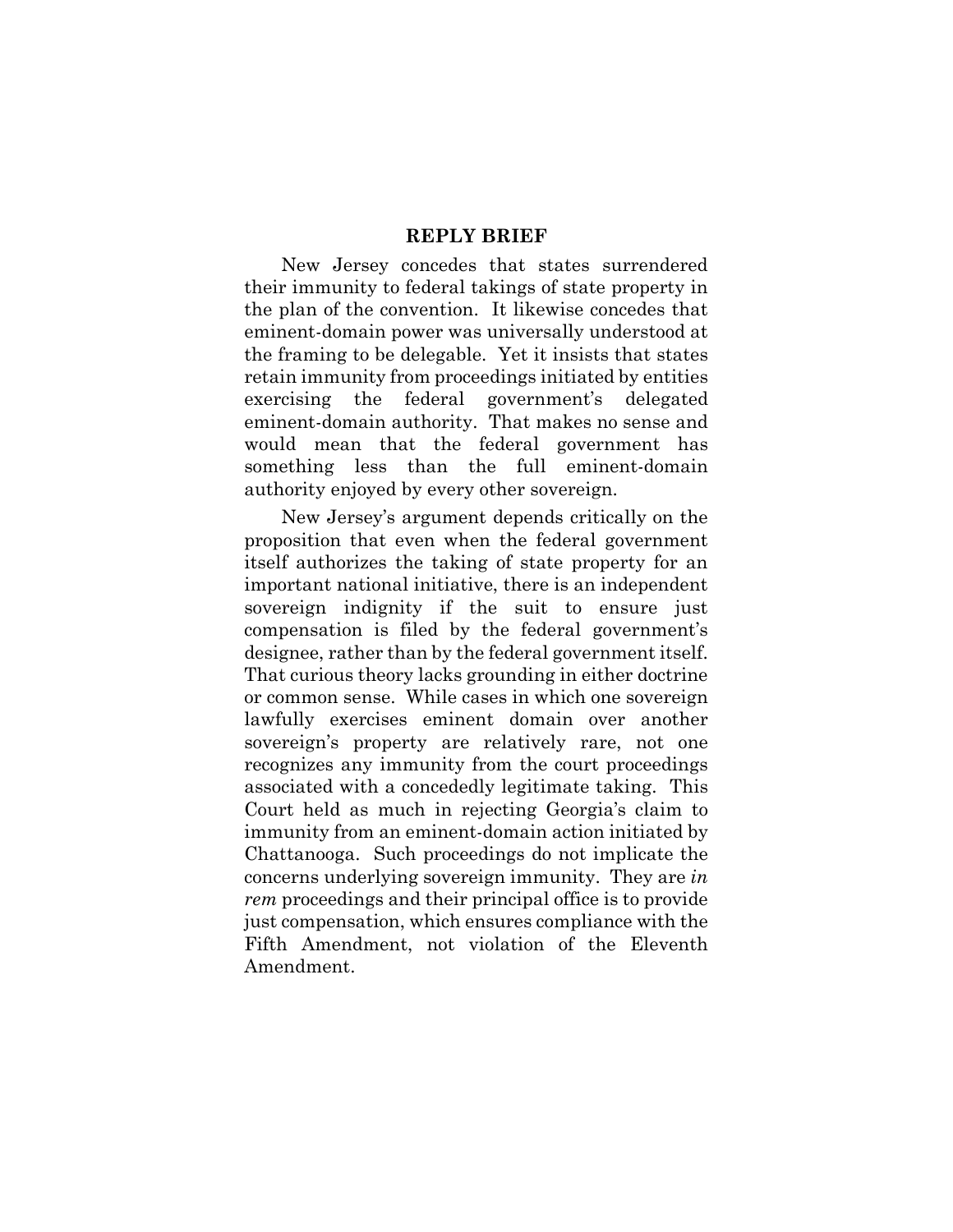New Jersey does not argue that §717f(h) can be read to exclude state property under ordinary tools of statutory construction. Congress plainly authorized FERC to approve pipelines traversing state property, and the certificate holder's §717f(h) action is the only means to effectuate FERC's judgment. In lieu of any textual basis to exclude state property, New Jersey embraces the Third Circuit's novel double-barreled clear-statement rule, under which Congress must not only delegate the federal eminent-domain power (which it plainly did in §717f(h)), but also clearly "abrogate" state sovereign immunity. But there is no sovereign immunity for Congress to abrogate. The sovereign intrusion comes when FERC authorizes the taking of state property without consent, not from an *in rem* suit to ensure just compensation.

Given the ubiquity of state property interests and the absence of any other mechanism to secure rightsof-way and provide just compensation, New Jersey's argument gives states a holdout's veto over interstate pipeline development. New Jersey would wield that holdout power not as a sovereign (its regulatory views must yield to FERC's contrary judgment), but only as a property owner. And New Jersey could exercise that holdout's veto for any reason, from second-guessing FERC's judgment about the need for the pipeline to distaste for Pennsylvania's fracking policies. No wonder a wide range of industry, labor, and consumer *amici* object. The eminent-domain power exists to override such property-owner vetoes. The immunity New Jersey asserts is simply incompatible with national infrastructure development, which is why it was surrendered to the federal government in the plan of the convention.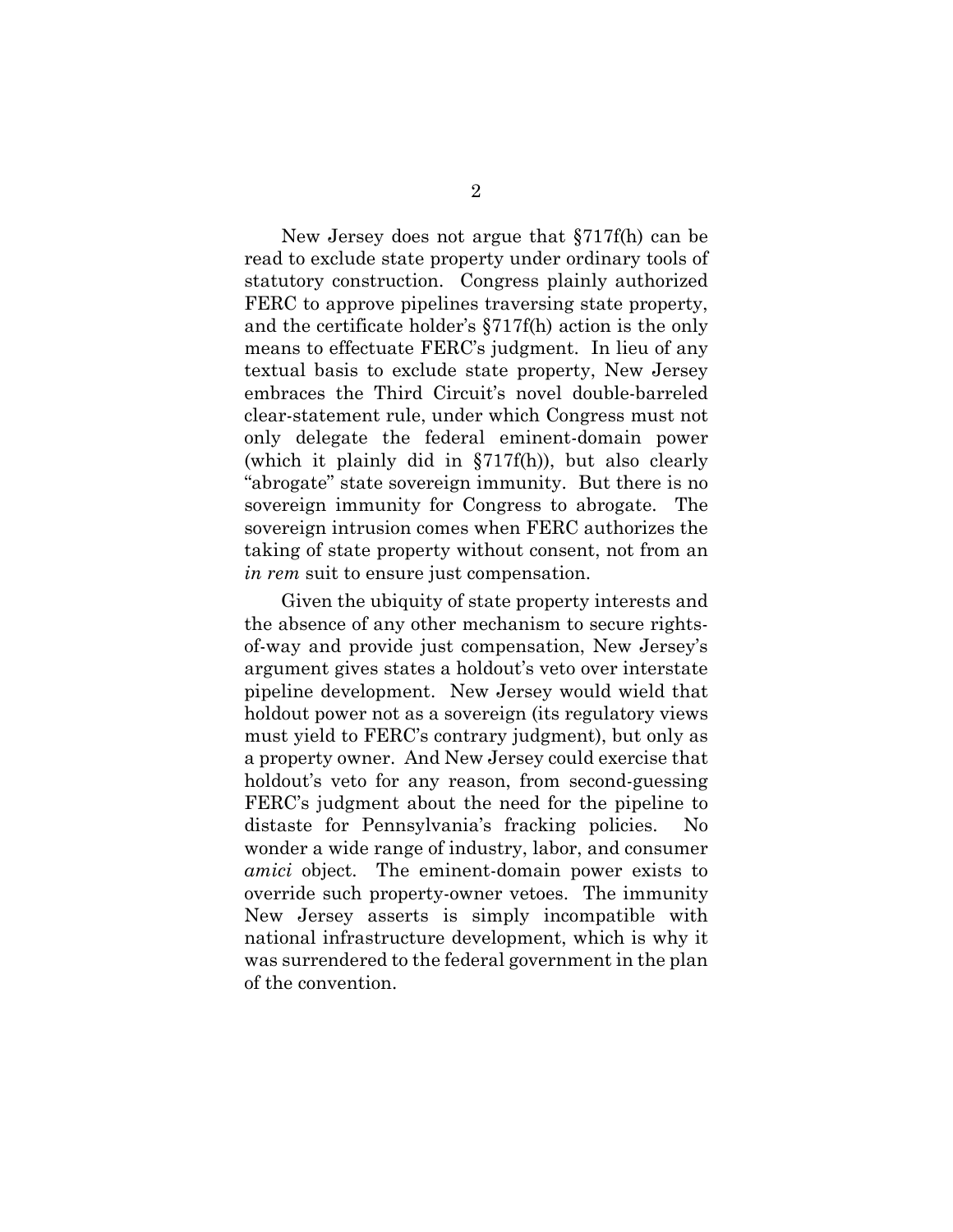#### **ARGUMENT**

### **I. The NGA Delegates The Federal Eminent-Domain Power As To State Property.**

Under ordinary tools of statutory construction, §717f(h) plainly authorizes certificate holders to secure rights-of-way and provide just compensation for all properties traversed by a FERC-approved pipeline route, private and state alike. The statutory text admits of no state-property exception, and both the statutory evolution and purposes foreclose any possibility of an implicit exception. Petr.Br.25-30; *see also* US.Br.19-24; Columbia.Br.5-12; Chamber.Br.6- 19; EEIA.Br.16-26.

New Jersey does not dispute that FERC can approve pipeline routes across its property or seriously contend that current law allows FERC itself to initiate eminent-domain proceedings. Thus, New Jersey is left arguing that the NGA allows FERC to approve pipelines that traverse state lands (as virtually any interstate pipeline must) in theory but provides no means to effectuate the FERC-approved route if a state objects. New Jersey cannot credibly claim that this holdout's veto is consistent with the statutory purposes or evolution. After all, the NGA was repeatedly amended to eliminate such state vetoes, and Congress maintained §717f(h)'s full scope at the same time it eliminated a subset—but only a subset—of state- and local-government property from the FPA's parallel eminent-domain provision. Petr.Br.26-27. New Jersey tries to downplay the scope of its asserted veto power by suggesting a state's "immunity is implicated only if its property is involved, and only if a private plaintiff—rather than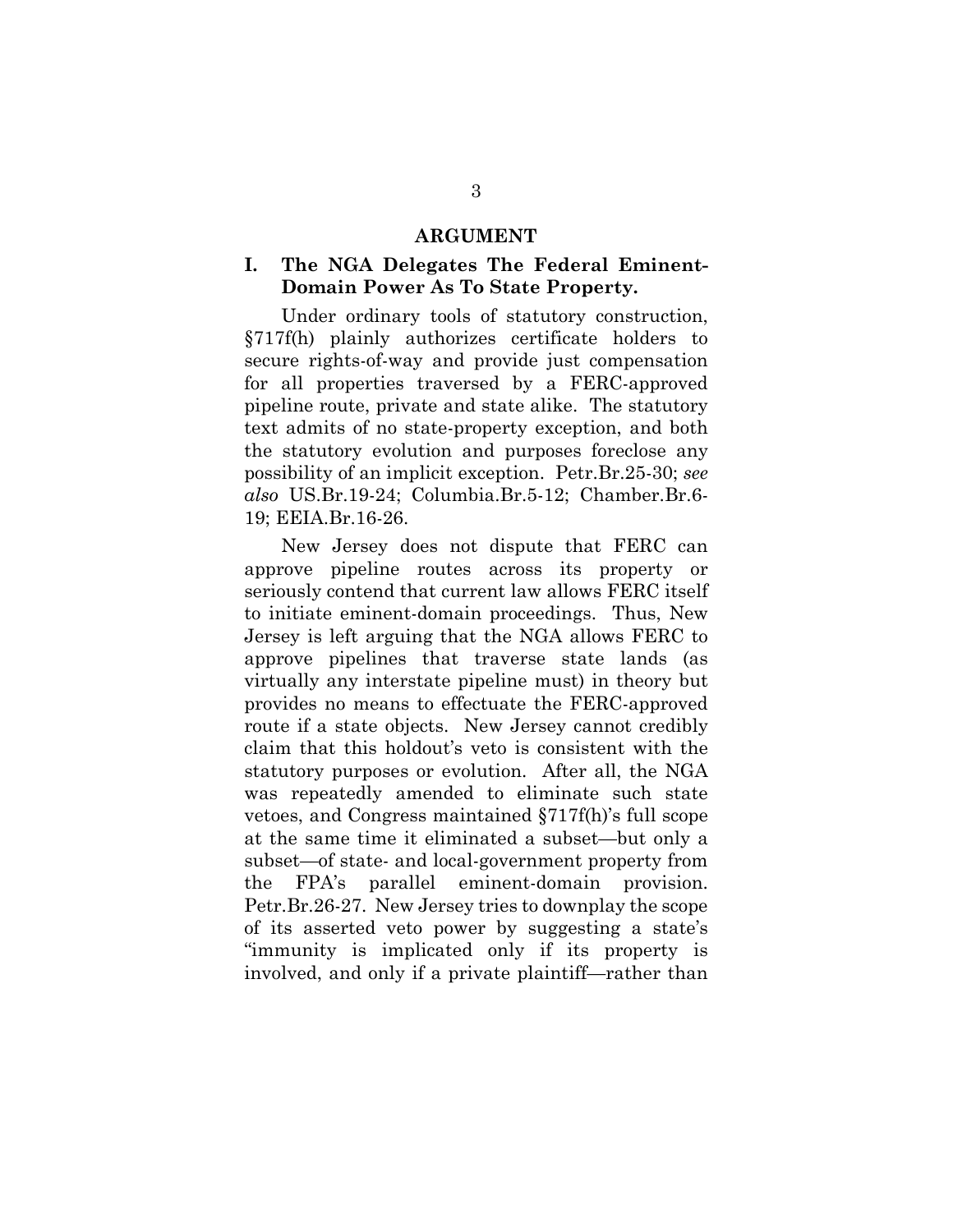the United States—files suit against its will." NJ.Br.39. But given the ubiquity of state property interests (augmented, if necessary, by easements from disgruntled private landowners and its own condemnation authority) and the complete absence of authority for anyone but the certificate holder (a.k.a., "a private plaintiff") to initiate §717f(h) proceedings, that is just a convoluted way of saying virtually always.

Although Congress could not have intended to authorize such an extensive veto power, New Jersey still insists that §717f(h) lacks a sufficiently clear statement to abrogate the states' sovereign immunity. *See* NJ.Br.32-39; NJCF.Br.22-32. The short answer to that argument is straightforward: There is no sovereign immunity to abrogate, and hence no basis for the double-barreled clear-statement rule New Jersey seeks. *See infra* Part II. Once it is clear that a statute empowers the federal government to authorize a pipeline across state property and authorizes the certificate holder, and the certificate holder alone, to effectuate FERC's judgment by initiating eminentdomain proceedings, there is no basis for demanding a separate statement reaffirming that state property is subject to eminent-domain. The certificate holder is plainly empowered to secure and provide just compensation for all the necessary rights-of-way. That explains why Congress expressly exempts state property from certain eminent-domain provisions, like Amtrak's, and why it amended §814 of the FPA to expressly exempt a subset of state- and localgovernment property, while recognizing that the unamended text, substantively identical to the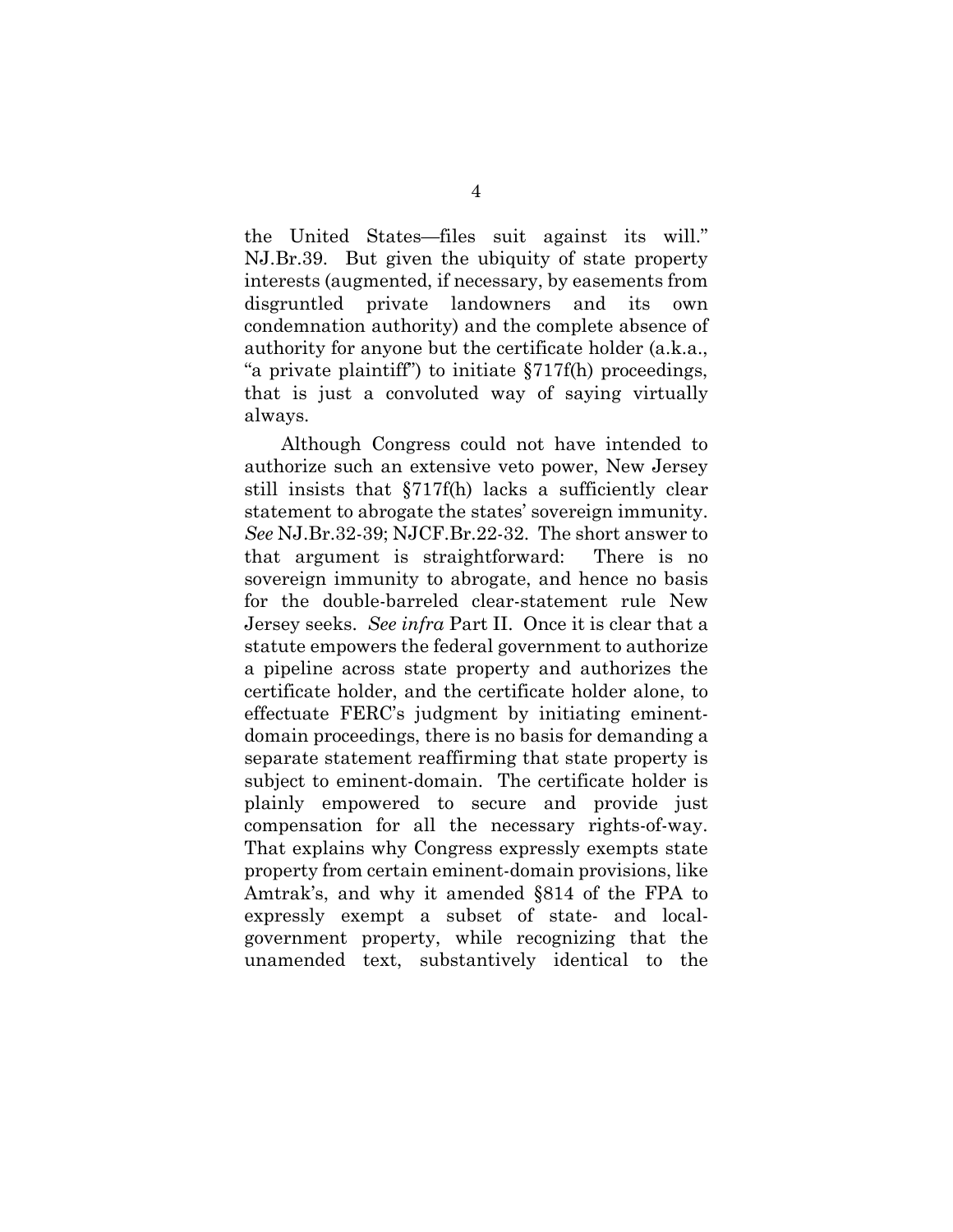current version of §717f(h), extended to all state property. Petr.Br.26-27.

That directly on-point evidence about a sister statute is far more relevant than a now-defunct 1980 statute authorizing a short-lived federal Synthetic Fuels Corporation. NJ.Br.36. That federal corporation could exercise eminent domain on its own motion (without FERC approval), so Congress specified that state- *and local-government* property was not off-limits. The latter reference underscores that government property was not expressly specified to abrogate an immunity belonging *solely* to states. And the corporation was disbanded before its eminentdomain authority was exercised. Section 717f(h), by contrast, has been on the books in its current form and used vis-à-vis state property without objection, including by New Jersey, for over 70 years.<sup>[1](#page-9-0)</sup>

## **II. The Third Circuit's Contrary View Ignores Text To Avoid Perceived Constitutional Difficulties That Do Not Exist.**

New Jersey's entire case thus stands or falls with its claim that states may assert sovereign immunity to block eminent-domain proceedings authorized by the federal government if they are initiated by a private party. But that claim is doomed by New Jersey's concession that states surrendered their immunity from the federal eminent-domain power in the plan of

<u>.</u>

<span id="page-9-0"></span><sup>&</sup>lt;sup>1</sup> New Jersey notes that federal delegations of eminent-domain power are typically read to exclude federal property. NJ.Br.38. But federal lands are not sacrosanct; the authority for rights-ofway across federal lands come from other statutes, like the Mineral Leasing Act. *U.S. Forest Serv. v. Cowpasture River Pres. Ass'n*, 140 S.Ct. 1837, 1841 (2020).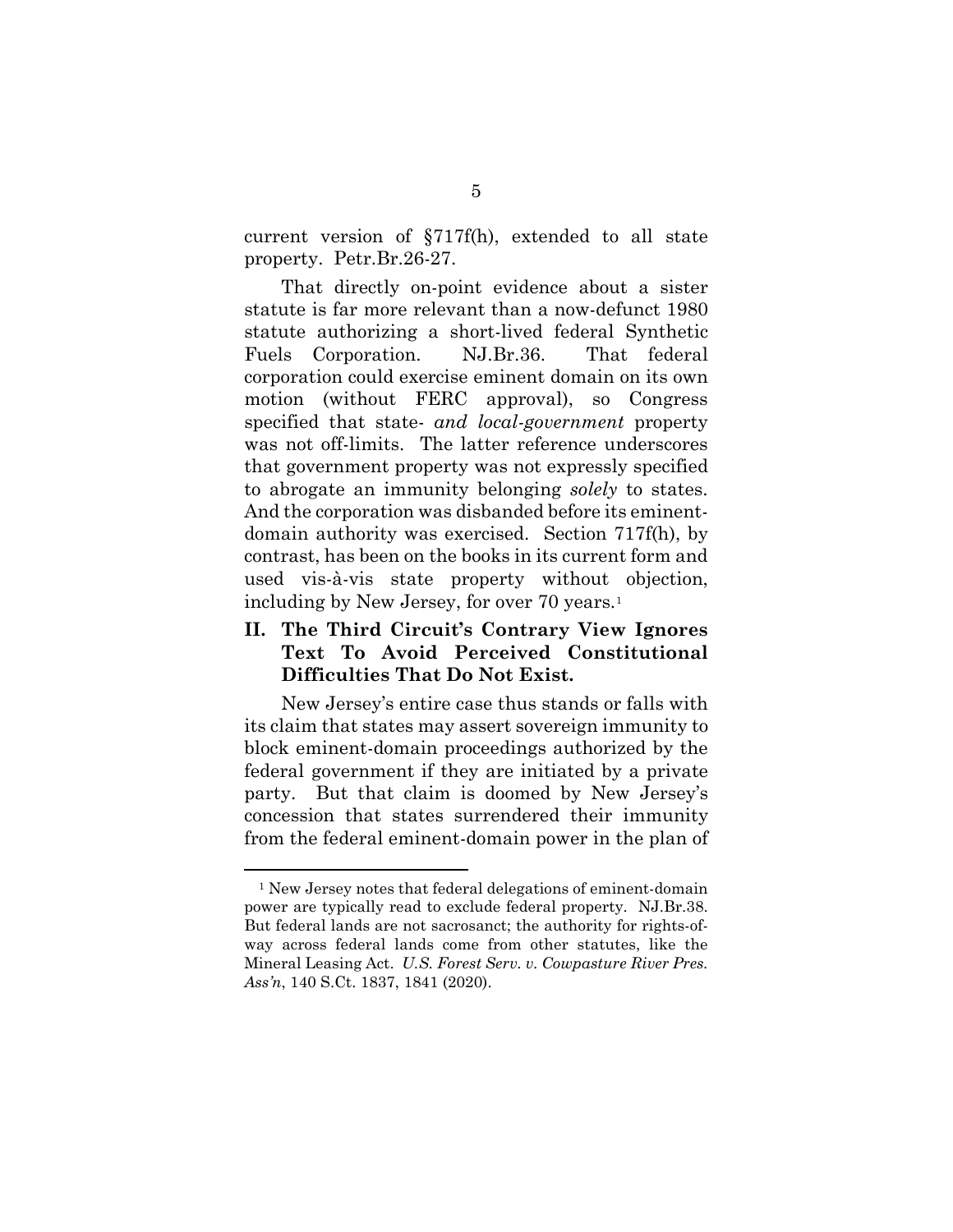the convention. It was well-established at the founding that the sovereign eminent-domain authority was delegable. Thus, conceding federal eminent-domain power but contesting its delegability is not a valid option. Moreover, once it is conceded that the federal government can take state and private property alike, it makes no sense to recognize a state immunity from the *in rem* process designed to effectuate the federal judgment and to provide just compensation. The remedy that avoids a Fifth Amendment violation cannot itself be an Eleventh Amendment violation.

### **A. States Have No Immunity From the Federal Eminent-Domain Power.**

1. It is well-established that the federal government's eminent-domain power is "essential" and "inseparable from sovereignty" and cannot depend on "the will of a state." *Kohl v. United States*, 91 U.S. 367, 371-72 (1875). New Jersey thus does not dispute that "the Federal Government has power to condemn land within the States," including stateowned land. NJ.Br.18. Indeed, it eagerly concedes that it would have no constitutional objection if this action had been initiated by FERC, and FERC then transferred the property interests to PennEast, even though Congress specifically authorized the certificate holder—and not FERC—to initiate the action. NJ.Br.44-45. Nor does New Jersey dispute that it would have no constitutional objection if Congress put the onus on affected property owners to initiate inverse-condemnation actions. Petr.Br.36. New Jersey's sole contention is that its sovereign dignity is offended because Congress chose to authorize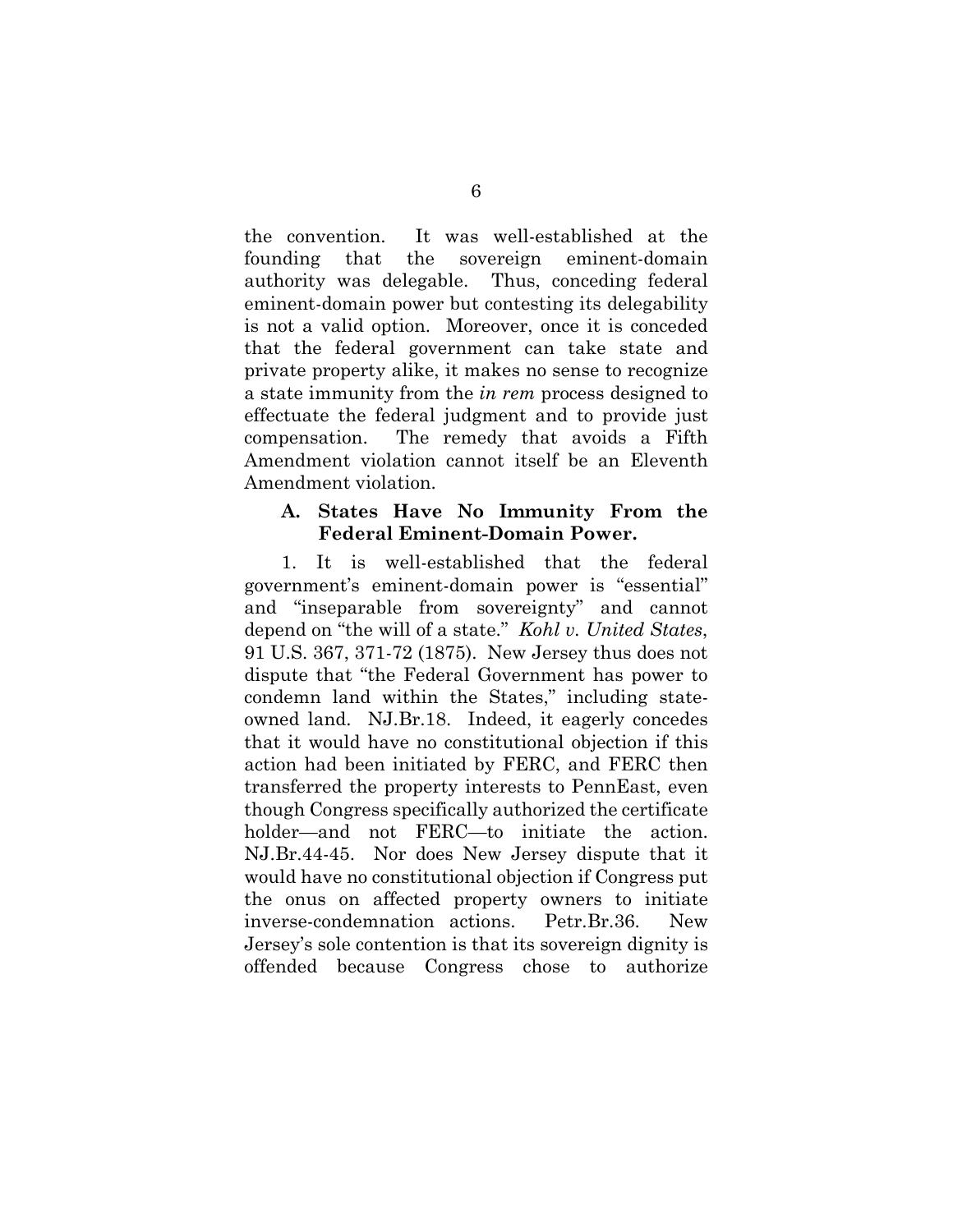PennEast to initiate the action through which FERC's judgment is effectuated and New Jersey obtains compensation for the FERC-authorized taking.

New Jersey grounds that peculiar claim on the equally peculiar theory that an eminent-domain *proceeding* imposes some sovereign injury distinct from the taking of state property. Indeed, in its view, but for the fact that "States consented to *all* suits filed by the Federal Government," NJ.Br.19, even the United States could not initiate a proceeding to provide a state with just compensation—even though New Jersey concedes that the United States can take its property. That gets matters backwards. The intrusion on state sovereignty occurs when the federal government authorizes the taking of state property without consent and overrides any contrary state policy objection. That involuntary taking, whether by the federal government itself or its delegee, overrides the state's sovereignty. The process for effectuating the federal judgment and furnishing just compensation to the state as property owner remedies the taking and ameliorates the pecuniary injury. Treating such an action as an independent sovereign affront mistakes a constitutional remedy for a constitutional violation and suggests that the federal government enjoys a lesser eminent-domain authority than the states or any other government, which remain free to fully delegate eminent-domain power to private parties. *E.g.*, N.J. Stat. Ann. §48:3-17.6.

It is little surprise, then, when this Court squarely held that "[t]he fact that land is owned by a state is no barrier to its condemnation by the United States," *Oklahoma ex rel. Phillips v. Guy F. Atkinson*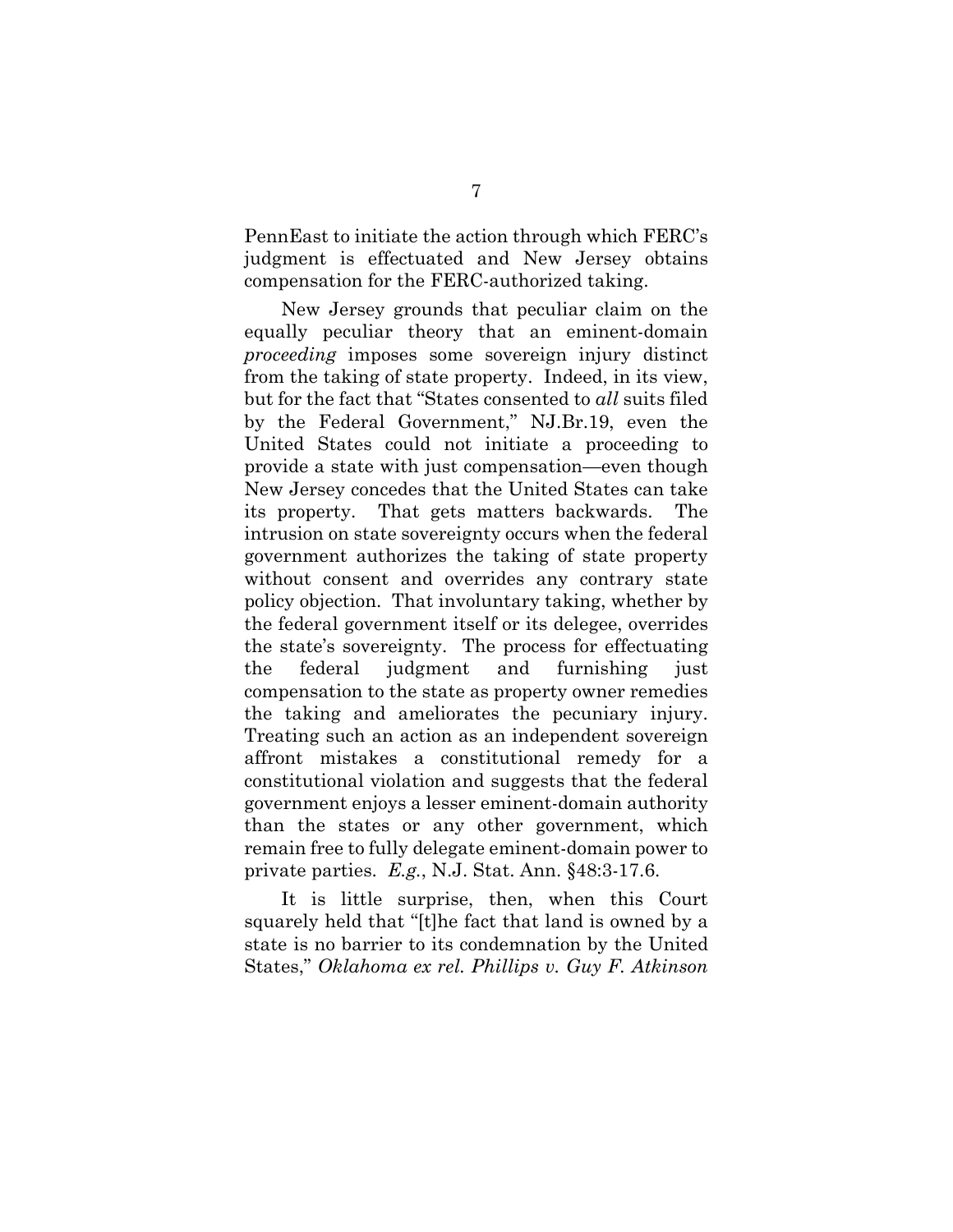*Co.*, 313 U.S. 508, 534 (1941), both this Court and Oklahoma focused entirely on the indignity of the taking itself, not the indignity of the lawsuit. This Court ruled when the federal government acts within its legitimate realm, it possesses an unfettered eminent-domain authority and is not distinctly hamstrung in exercising that power vis-à-vis state property. *See id.* ("'Whenever the constitutional powers of the federal government and those of the state come into conflict, the latter must yield.'").

New Jersey's argument here is just a juniorvarsity version of Oklahoma's unsuccessful argument. Just as the federal government faces no distinct disability in exercising its eminent-domain authority vis-à-vis state property, it suffers no distinct disability in delegating its authority vis-à-vis state property. Even if New Jersey's objection sounds in the Eleventh Amendment rather than the Tenth Amendment, its basic flaw is the same. When the states accepted the federal government's eminent-domain power in the plan of convention, they acceded to the full power, not to a hamstrung power that exempts state property either generally or whenever the power is delegated.

The absence of a carve-out for state property makes sense because states have a sovereign interest in *all* property within their boundaries. Nonetheless, they yielded that sovereign interest to the superior claims of the federal government in the plan of the convention. The state's distinct interest in parcels in which they also possess a property interest certainly entitles them to just compensation, but that pecuniary interest in compensation is far less sovereign than their governmental interest in regulating all lands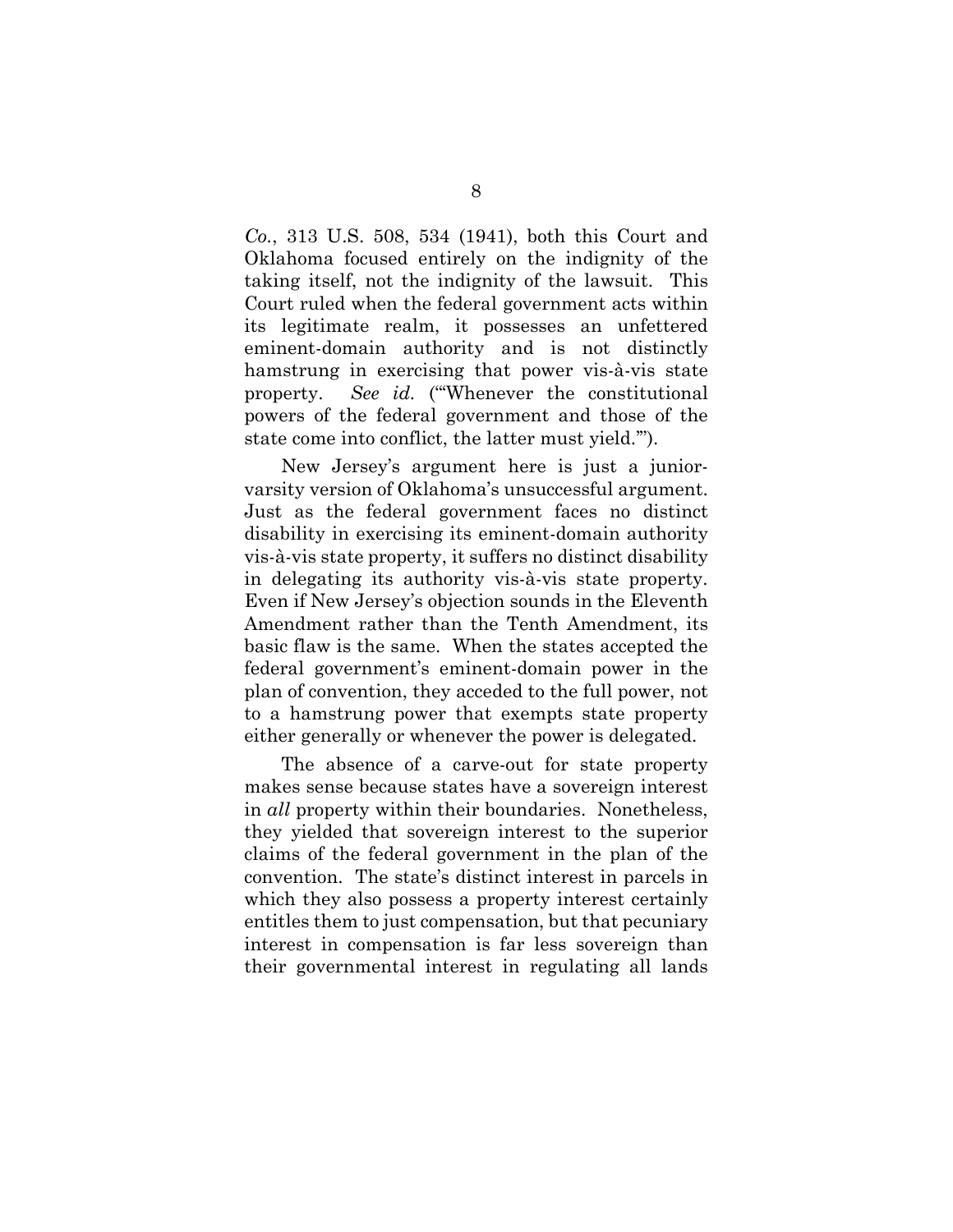within their borders. Indeed, the takings clause by its terms applies to "private property," and states are entitled to the same just-compensation remedy as private-property owners when state property is taken, but no remedy when sovereign regulatory authority is displaced. *See*, *e.g.*, *United States v. 50 Acres of Land*, 469 U.S. 24, 31 (1984); *Block v. North Dakota ex rel. Bd. Of Univ. & Sch. Lands*, 461 U.S. 273, 291 (1983). Thus, a *sovereign* immunity that kicks in only when the federal government's designee initiates process to effectuate a FERC-authorized taking and provide just compensation for the state's "*private* property" would be a strange beast indeed.

Not surprisingly, New Jersey's effort to bifurcate the power to take property and the power to bring eminent-domain proceedings is inconsistent with bedrock principles of sovereign immunity. Whatever may be said of states, foreign nations have decidedly not "consented to *all* suits filed by the Federal Government." NJ.Br.19. Yet it is "hornbook law" that foreign nations have "no immunity from jurisdiction with respect to actions relating to immovable property," including eminent-domain actions. *Upper Skagit Indian Tribe v. Lundgren*, 138 S.Ct. 1649, 1657 (2018) (Thomas, J., dissenting); *see also Permanent Mission of India to the United Nations v. City of New York*, 551 U.S. 193 (2007).

New Jersey tries to dismiss the immovableproperty doctrine as "premised" on the private capacity in which the "inferior" sovereign owns the property. NJ.Br.31. But New Jersey's argument does not turn on the capacity in which it owns the property; New Jersey concedes the power of the federal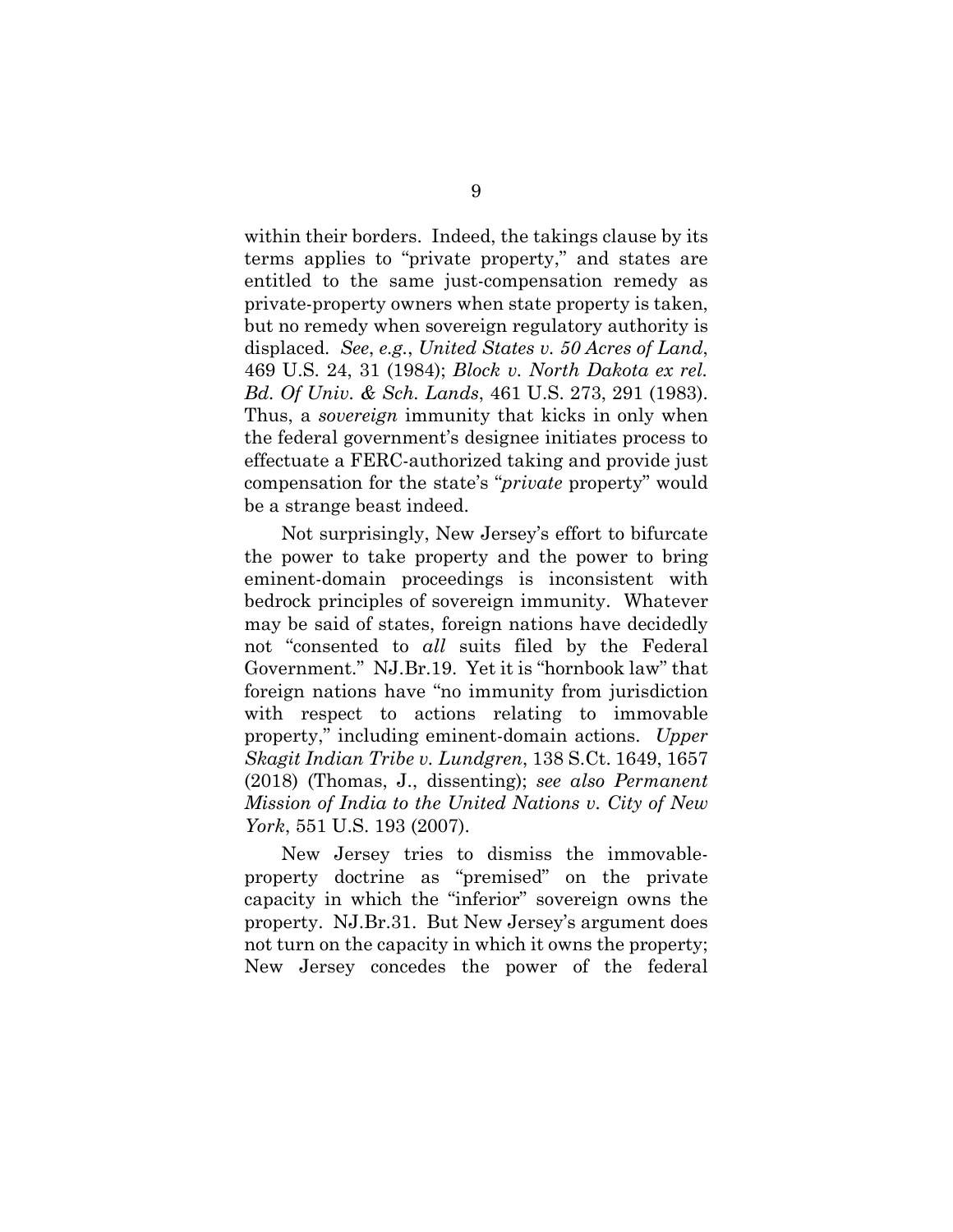government to take property within the state without regard to whether it is owned by the state in fee, by easement, or some other capacity. Whatever the status of New Jersey's property interest, New Jersey objects to the private initiation of the judicial proceeding through which transfer is effectuated (and just compensation is provided). Yet that is precisely the immunity that the immovable-property doctrine disclaims, even when an action is initiated by someone other than the co-equal sovereign. *See Permanent Mission*, 551 U.S. at 199. A sovereign that accepts the authority of another sovereign with superior authority over land—whether in the plan of the convention or by purchasing property within the jurisdiction of the territorial sovereign—cannot assert an immunity from suit against the superior sovereign or its delegee when it comes to that land.

This Court recognized as much in *Georgia v. City of Chattanooga*, 264 U.S. 472 (1924). There, consistent with long-settled sovereign-immunity principles, this Court held that Georgia had no immunity from an eminent-domain proceeding to take property it owned in Tennessee—even though the action was initiated by Tennessee's delegee, the City of Chattanooga. The Court did not rest its decision on any general lack of immunity from suits in the courts of a sister sovereign. Instead, this Court assumed Georgia would have an immunity from an ordinary *in personam* suit and had not "consented generally to be sued in the courts of Tennessee in respect of all matters arising out of the ownership and operation of its railroad property in that state." *Id.* at 482. Nonetheless, this Court held that by acquiring property in Tennessee, Georgia necessarily consented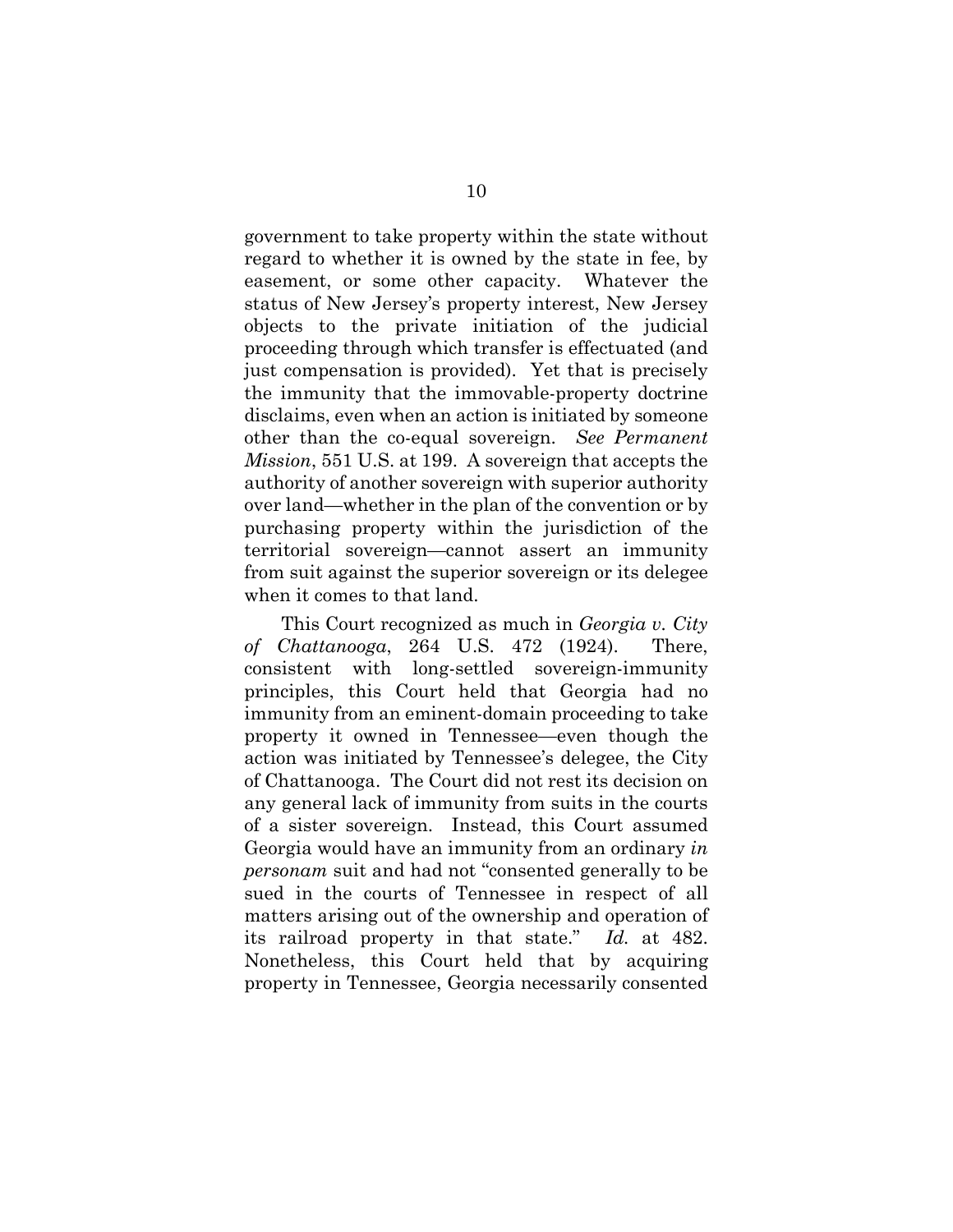not just to the taking of its property, but to the eminent-domain proceeding through which Tennessee's delegee effectuated the taking.

2. As all of that underscores, what the federal government obtained, and what the states acceded to, in the plan of the convention was the full eminentdomain power traditionally exercised by sovereigns, not a limited power that precludes either its exercise or its effective delegation vis-à-vis states.[2](#page-15-0) New Jersey accepts that the states consented to the exercise of federal eminent domain against their own property, and the eminent-domain power to which they consented is the eminent-domain power as it was "known" at the Founding. *Kohl*, 91 U.S. at 372. As it was known at the Founding, that power included both the authority to initiate eminent-domain proceedings and the power to delegate the initiation of those proceedings to private parties (subject, of course, to the limits of proper delegation). That should be the end of the matter.

New Jersey (and NJCF even more so) protests that a §717(h) action falls within the literal terms of

1

<span id="page-15-0"></span><sup>2</sup> To the extent New Jersey decries a lack of pre-Founding cases in which, say, colonial Pennsylvania or one of its delegees exercised eminent domain over land owned by colonial Maryland in Maryland, *see* NJ.Br.14-15, that just reflects that eminentdomain authority does not extend beyond a sovereign's realm. But as *Georgia* illustrates, within that realm, the eminentdomain authority is complete, and is operative against inferior sovereigns that might otherwise possess immunities. The effort to carve out states from the full eminent-domain authority is thus just a quarrel with the United States' status as a superior sovereign throughout its realm, not a separate, coherent Eleventh Amendment objection.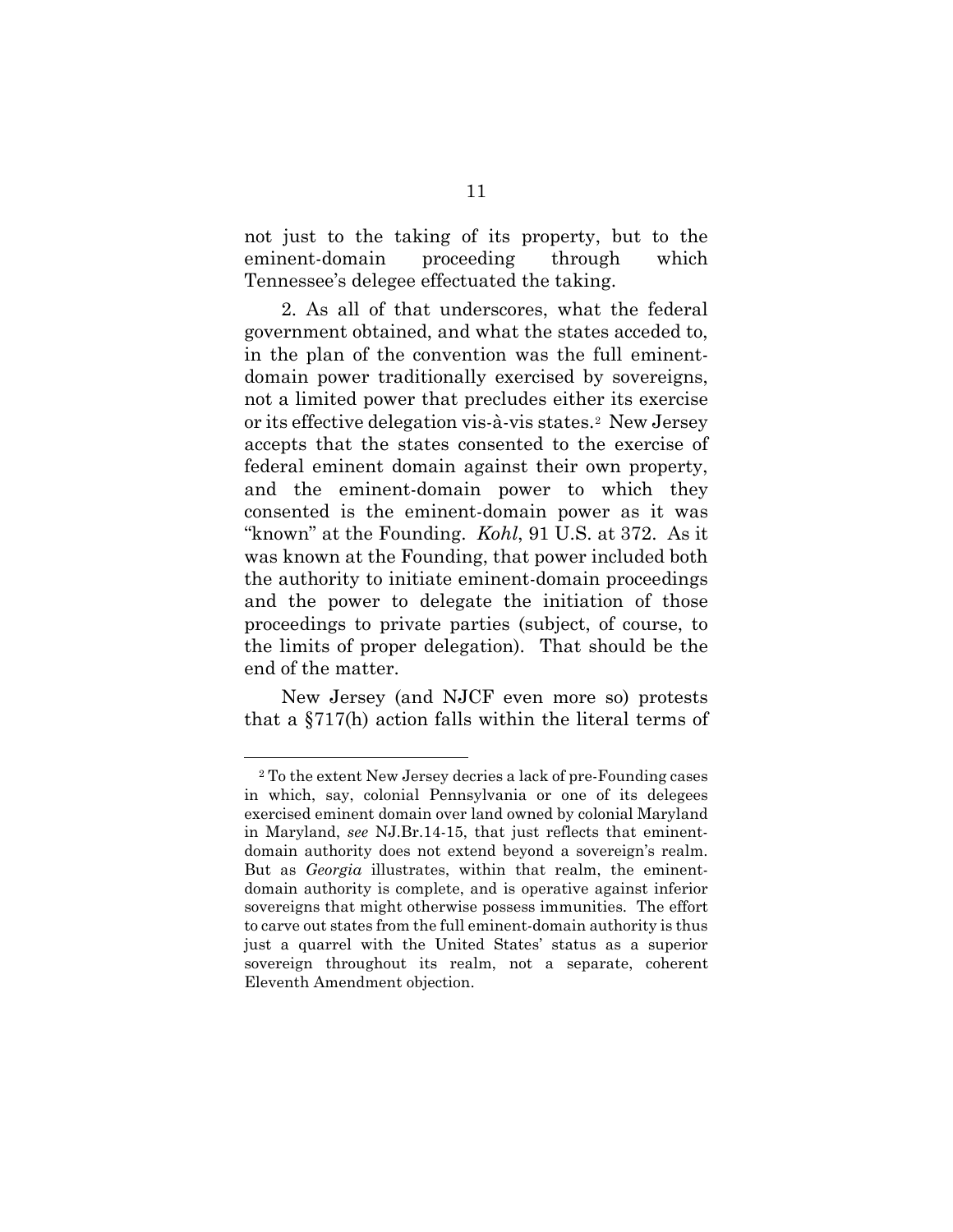the Eleventh Amendment. NJ.Br.12; NJCF.Br.18-22. That is both incorrect and ultimately beside the point. The §717(h) action is an *in rem* suit against the property, not "against" the state; the state need not appear or participate. *See infra* Part I.B. Moreover, the action is not a "private condemnation suit," NJ.Br.22-27, because that is an oxymoron. An eminent-domain action is always brought under the authority of the sovereign, because the eminentdomain power is "an attribute of sovereignty" that "appertains" only to sovereigns. *Miss. & Rum River Boom Co. v. Patterson*, 98 U.S. 403, 406 (1878). When the action is brought by a delegee it acts "for this purpose … as a public agent." Thomas M. Cooley, *Constitutional Limitations* 562 (1868).

In all events, the question here turns on principles of sovereign immunity, not the Eleventh Amendment as such. New Jersey does not think this action could be brought in state court where the Eleventh Amendment is inapplicable by its terms, and this Court has repeatedly recognized that there are "suits" involving states that can be initiated by private parties without offending the Eleventh Amendment because immunity from those actions was surrendered in the plan of the convention and not restored by the Eleventh Amendment. *See, e.g.*, *Tenn. Student Assistance Corp. v. Hood*, 541 U.S. 440 (2004), *California v. Deep Sea Rsch., Inc.*, 523 U.S. 491 (1998); *Georgia*, 264 U.S. 472. That Amendment is confirmatory of the original constitutional design. Thus, just as it extends immunity beyond its text, *see, e.g.*, *Alden v. Maine*, 527 U.S. 706, 729 (1999), it does not create immunities inconsistent with the plan of the convention.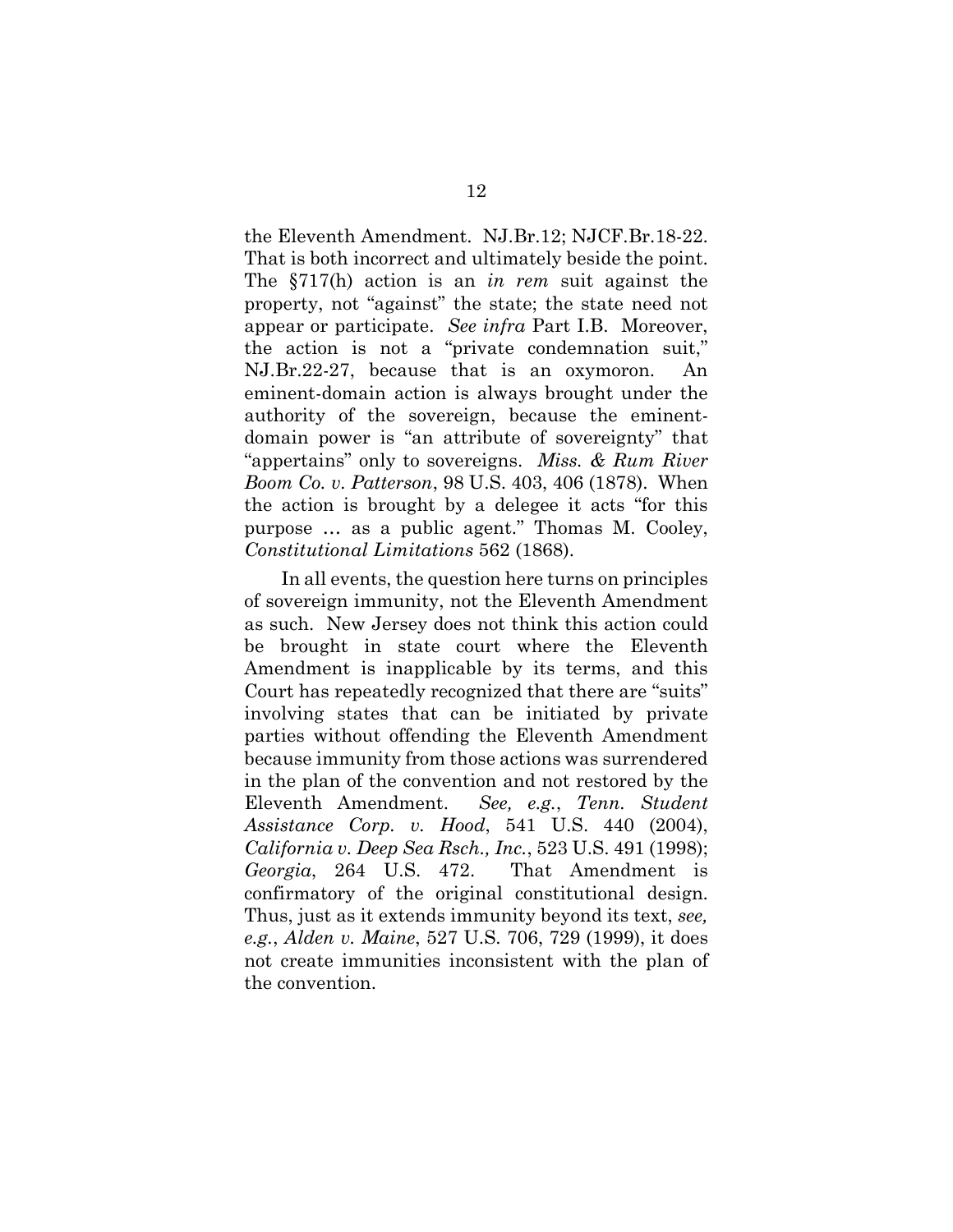Respondents' effort to draw support from *Vermont Agency of Natural Resources v. United States ex rel. Stevens*, 529 U.S. 765 (2000), is unavailing.<sup>[3](#page-17-0)</sup> While New Jersey invokes *Stevens'* expression of "serious doubt" that the Eleventh Amendment would permit a *qui tam* relator to sue a state, that is because a *qui tam* action is *not* just about the "governmental function [of] recovering public dollars," NJ.Br.22, but "gives the relator himself" the right to collect a bounty and continue the suit even over the United States' objection. 529 U.S. at 772. Moreover, unlike an eminent-domain action, *see infra* Part I.B, a *qui tam* action unquestionably "subject[s] an unwilling State to a coercive judicial process" and "seek[s] monetary damages." *Hood*, 541 U.S. at 450-51. Congress' ability to empower private parties to bring coercive actions seeking money damages from states says precious little about whether Congress may delegate to private parties the power to initiate proceedings to effectuate FERC's decision and *pay* states just compensation.

3. New Jersey gains nothing by suggesting that "there was doubt about the application of federal condemnation authority even *within* States at th[e] time" of the Founding. NJ.Br.19. Any doubt was settled by this Court's decision in *Kohl*, which New Jersey disclaims any interest in having this Court reconsider. And there was no doubt at the framing or

<u>.</u>

<span id="page-17-0"></span><sup>3</sup> *Blatchford v. Native Village of Noatak & Circle Village*, 501 U.S. 775 (1991), which dealt with whether the government may delegate its bare power to sue states, is no more helpful. Section 717(h) does not delegate a bare power to sue; it authorizes a FERC certificate holder to effectuate the route approved in the certificate and ensure just compensation.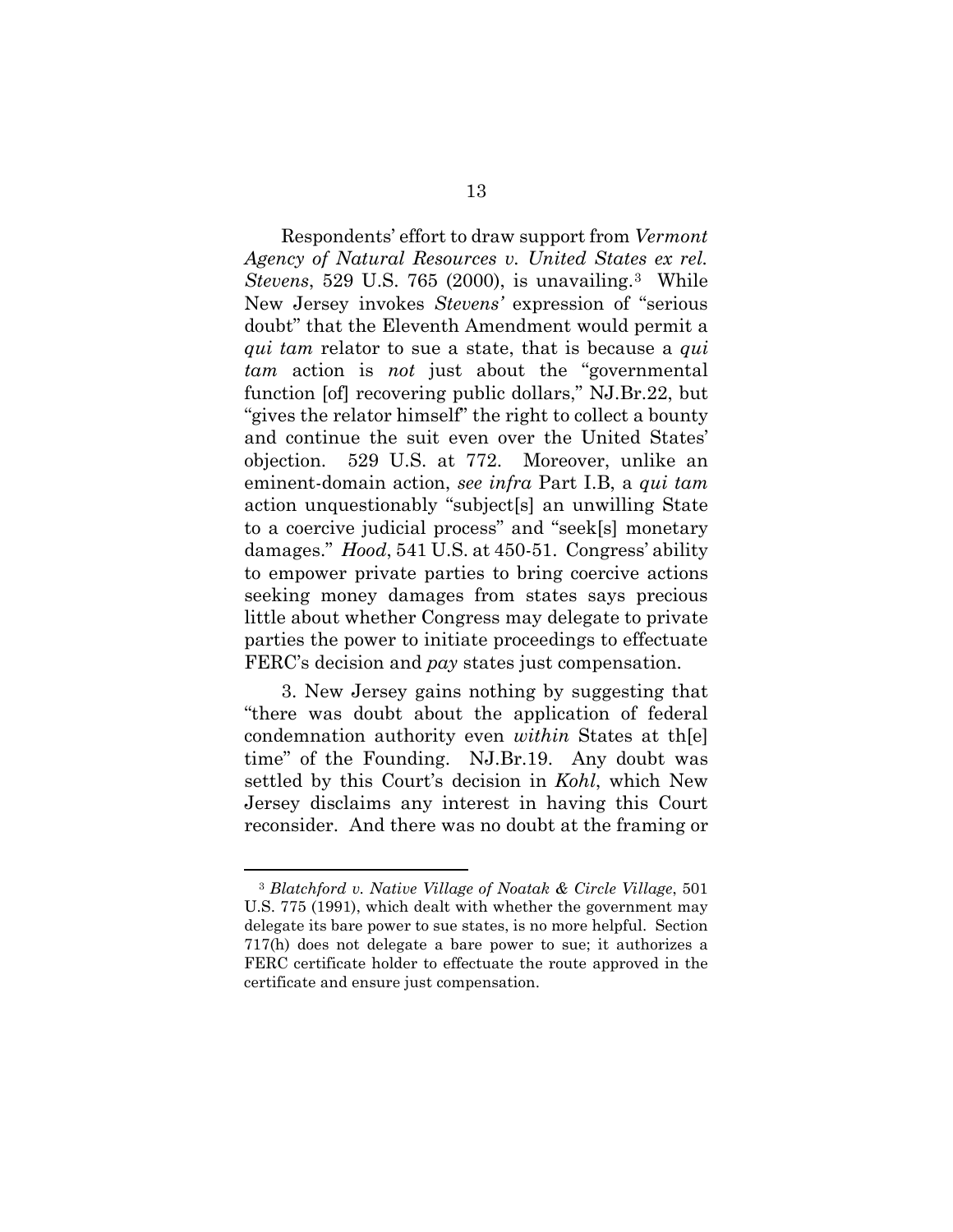at any time since that the eminent-domain authority can be delegated. *See* Petr.Br.33-34; Cooley, *supra* 536 ("[I]t has long been settled that it is not essential that the taking should be to or by the State itself."). Thus, once it is conceded that the federal eminent-domain authority can be exercised within states and vis-à-vis state property (and New Jersey concedes both points), there is no basis for suggesting that it cannot be delegated in those circumstances. To the contrary, the fact that whether the federal eminent-domain power extended beyond federal enclaves was unsettled, while the delegability of whatever power existed had "long been settled," Cooley, *supra* 536; *Custiss v. Georgetown & Alexandria Tpk. Co.*, 10 U.S. (6 Cranch) 233 (1810), underscores the incoherence of New Jersey's objection *only* to the latter. The former was controversial (but the controversy has been settled); the latter was not.

New Jersey emphasizes broad statements from the framers about the inviolability of sovereign immunity. NJ.Br.13; NJCF.Br.39-40. But the cited statements are incomplete. Even in the context of reassuring constitutional skeptics that "[i]t is inherent in the nature of sovereignty not to be amenable to the suit of an individual without its consent," NJ.Br.13 (quoting Federalist No. 81), Hamilton went on to say in the next sentence that such immunity "remain[s] with the states" *unless* "there is a surrender of this immunity in the plan of the convention," The Federalist No. 81, pp. 548-49 (J. Cooke ed. 1961).

While not taking issue with *Kohl*, New Jersey nonetheless claims that the lack of early federal eminent-domain actions outside federal enclaves is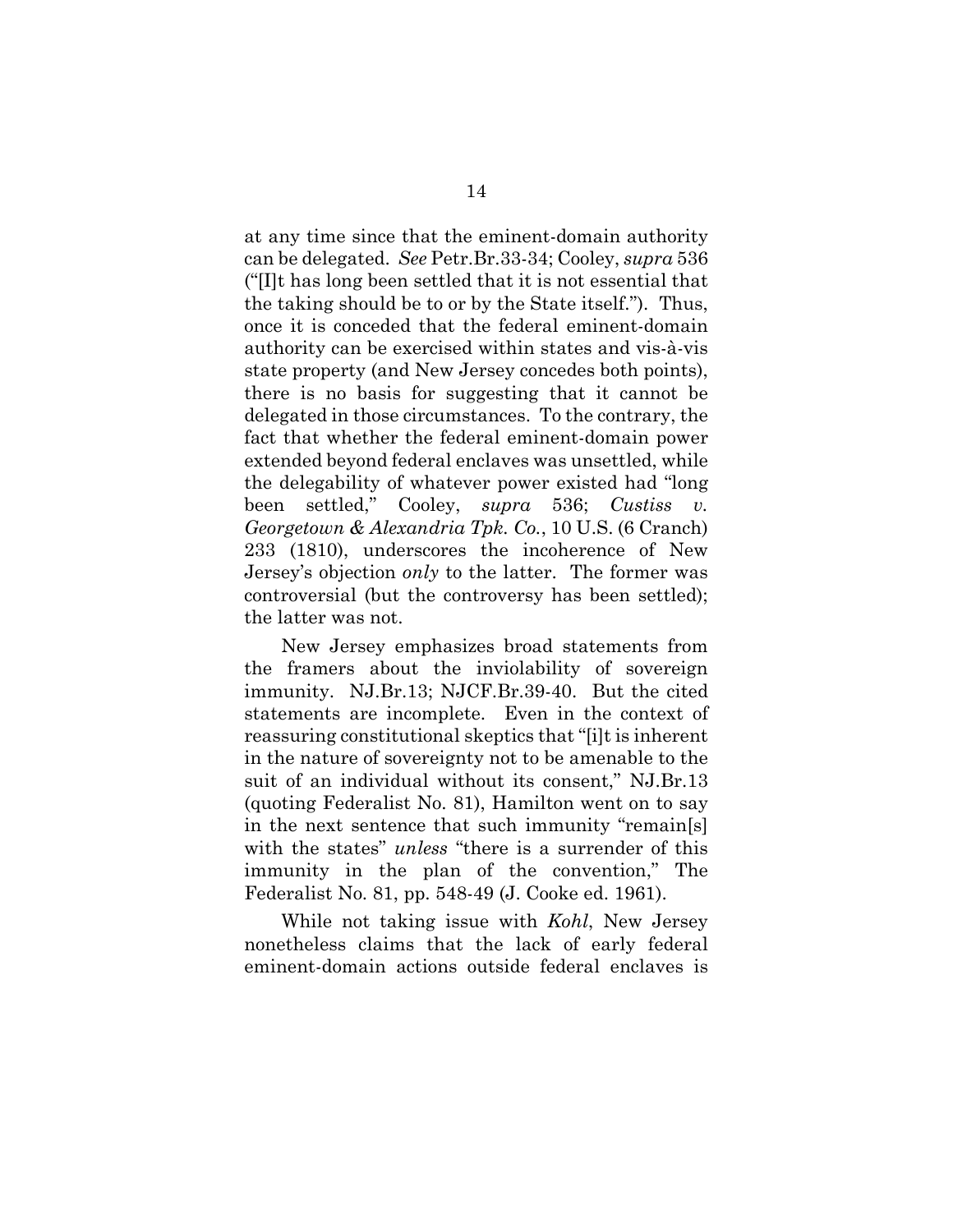relevant. NJ.Br.15-16. But as *Kohl* explained, the federal government in its early years generally relied on state procedures out of expedience rather than any absence of power. 91 U.S. at 373. Unlike New Jersey today, states generally welcomed infrastructure development and cooperated fully. And when states became less cooperative, the federal government invoked its own eminent-domain power, which was affirmed in *Kohl*.

New Jersey not only accepts *Kohl* but does not dispute that *Stockton v. Baltimore & N.Y.R. Co.*, 32 F. 9 (D.N.J. 1887) (Bradley, J.), approved a federal taking of *state* land. It emphasizes *Stockton*'s caveat that the analysis might differ if the United States sought to take "the state-house at Trenton." NJ.Br.16. But that just underscores that the threat to sovereignty comes from the taking and not the means of transferring title and furnishing just compensation. Thus, while the Tenth Amendment likely protects the powers that be in Trenton from federal seizure of the state-house, *cf. Coyle v. Smith*, 221 U.S. 559 (1911), there is no distinct Eleventh Amendment problem with an action to effectuate an otherwise valid taking and provide compensation. New Jersey claims that *Cherokee Nation v. Southern Kansas Railway Co.*, 135 U.S. 641 (1890), is irrelevant because the Cherokee Nation was not viewed as fully sovereign, NJ.Br.16, but the Court made clear that the same taking would pass muster if it were state land. *See Cherokee*, 135 U.S. at 656-57.

In sum, New Jersey's detour into questions settled by *Kohl*, a decision that is nearing its sesquicentennial and that New Jersey ultimately accepts, is diverting, but beside the point. When all is said and done, New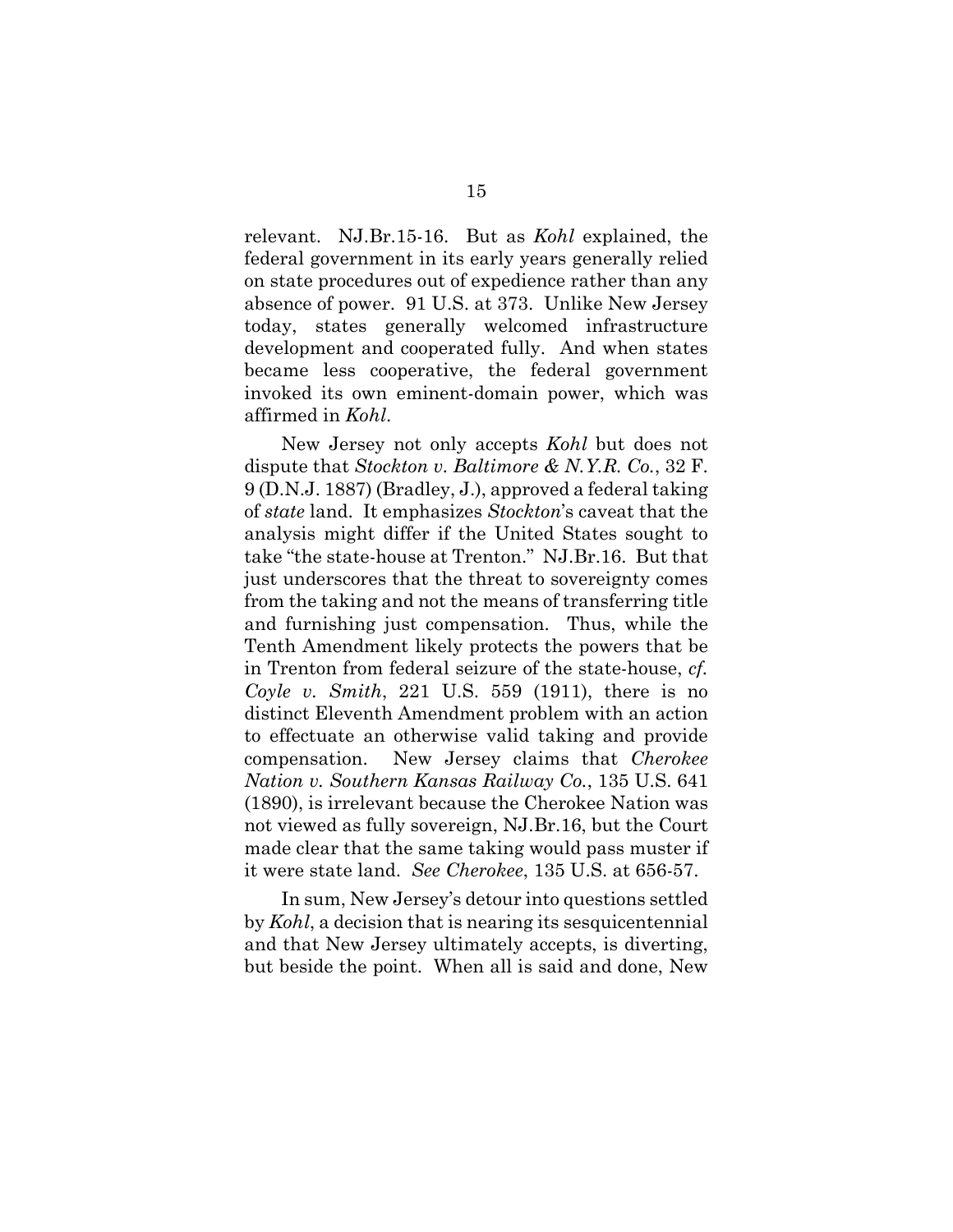Jersey concedes that states acceded to the federal government's exercise of eminent-domain power as it was "known" at the Founding. *Kohl*, 91 U.S. at 372; *see* Petr.Br.31-34. And it does not dispute that at the framing and before the eminent-domain authority was well-known to be delegable to private parties. Petr.Br.6-10, 33-34. Thus, New Jersey is left arguing that the federal government has something less than the full eminent-domain authority enjoyed by every other sovereign, including New Jersey. That is not sustainable. As this Court observed in *Kohl*:"If the United States have the power, it must be complete in itself. It can be neither enlarged nor diminished by a State. Nor can any State prescribe the manner in which it must be exercised." *Kohl*, 91 U.S. at 374.

### **B. The** *In Rem* **Nature of §717f(h) Actions Confirms That They Raise No Distinct Sovereign Immunity Concerns.**

New Jersey's novel theory that it possesses immunity from eminent-domain proceedings separate from the underlying taking of its property ignores that eminent-domain proceedings are unique *in rem*  actions that pose little threat to sovereign interests. Petr.Br.41-44. That is not because any proceeding "styled *in rem*," NJ.Br.27, is necessarily outside the Eleventh Amendment's scope. It is because, like the *in rem* bankruptcy proceedings in *Hood*, and the *in rem* admiralty action in *Deep Sea Research*, an eminent-domain action neither "seek[s] monetary damages" from a state nor "subject[s] an unwilling State to a coercive judicial process." *Hood*, 541 U.S. at 450-51. Instead, eminent-domain proceedings augment the treasury and ensure just compensation.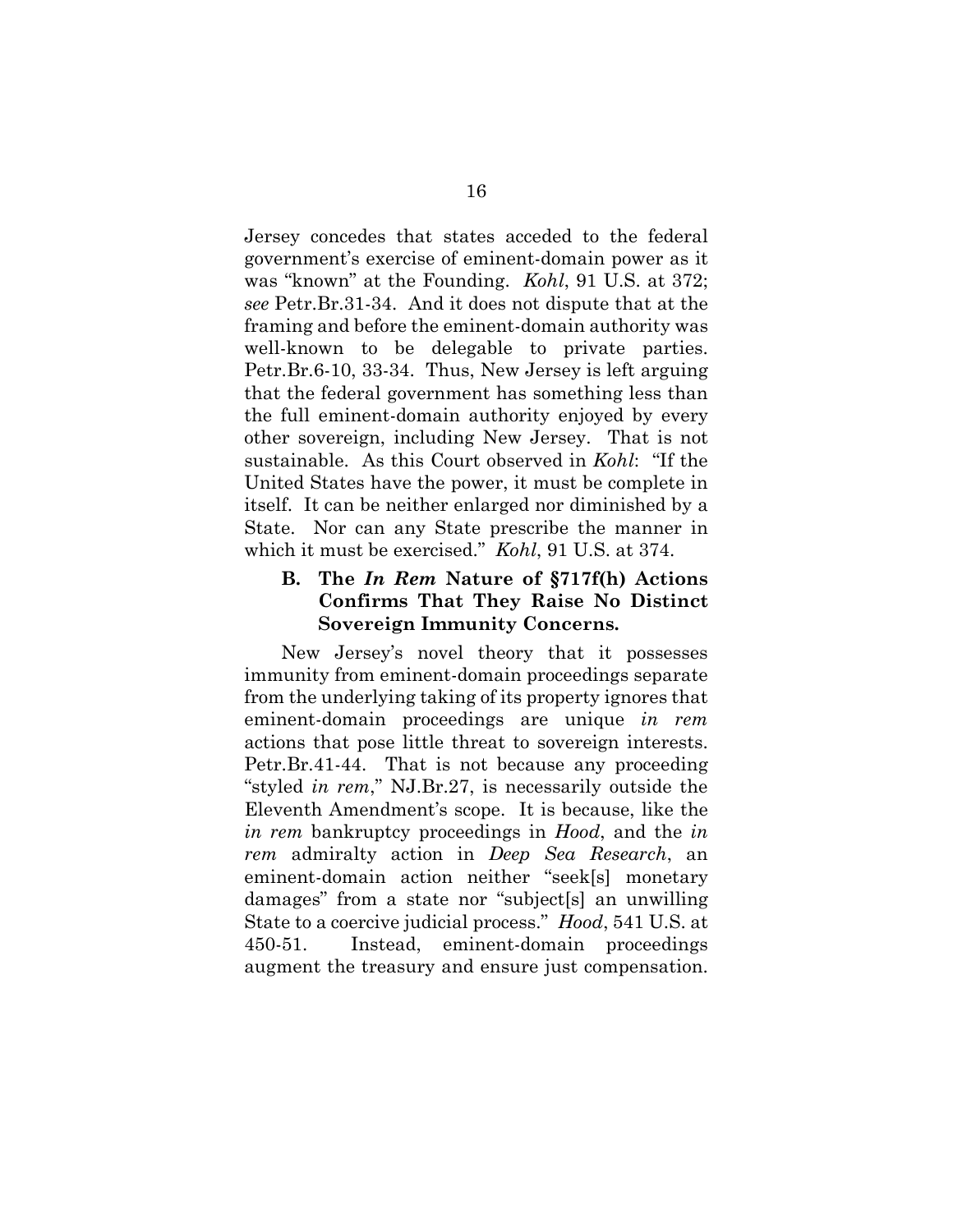Congress could have put the onus on New Jersey to initiate the action or sent the valuation question to a non-judicial body. Cooley, *supra* at 560-61*.* They are *sui generis* proceedings far removed from the actions and concerns underlying the Eleventh Amendment.[4](#page-21-0)

New Jersey concedes that §717f(h) actions *augment* the state treasury, and it offers no theory of how *receiving* funds for a taking the state does not contest here could offend its sovereign dignity. New Jersey emphasizes Rule 71.1, NJ.Br.28, but that rule does not convert §717f(h) actions into *in personam* actions against the state. It merely requires plaintiffs to list at least one property owner in their complaints, without making that owner (or anyone else) an indispensable party.[5](#page-21-1) New Jersey does not deny that *in rem* jurisdiction empowers courts to adjudicate by virtue of their jurisdiction over the *res* without *in personam* jurisdiction over property owners, who retain their constitutional right to compensation regardless of whether they participate in the action. Fed. R. Civ. P. 71.1(e)(3); *see Hood*, 541 U.S. at 453-54. And Rule 71.1 provides that, consistent with historical practice, commissioners, rather than a jury, may ascertain the amount of just compensation. Fed. R.

<u>.</u>

<span id="page-21-0"></span><sup>4</sup> *Upper Skagit* did not reject any distinction between *in rem* and *in personam* actions; it merely explained that the Court's *County of Yakima v. Confederated Tribes & Bands of Yakima Indian Nation*, 502 U.S. 251 (1992), decision did not rest on that distinction. 138 S.Ct. at 1652.

<span id="page-21-1"></span><sup>5</sup> The United States was an indispensable (and immune) party in *The Siren*, 74 U.S. (7 Wall.) 152 (1869), only because it involved personal property, which unlike real property is not inherently within the court's territory, but could be subjected to the court's jurisdiction only via coercive process over the United States.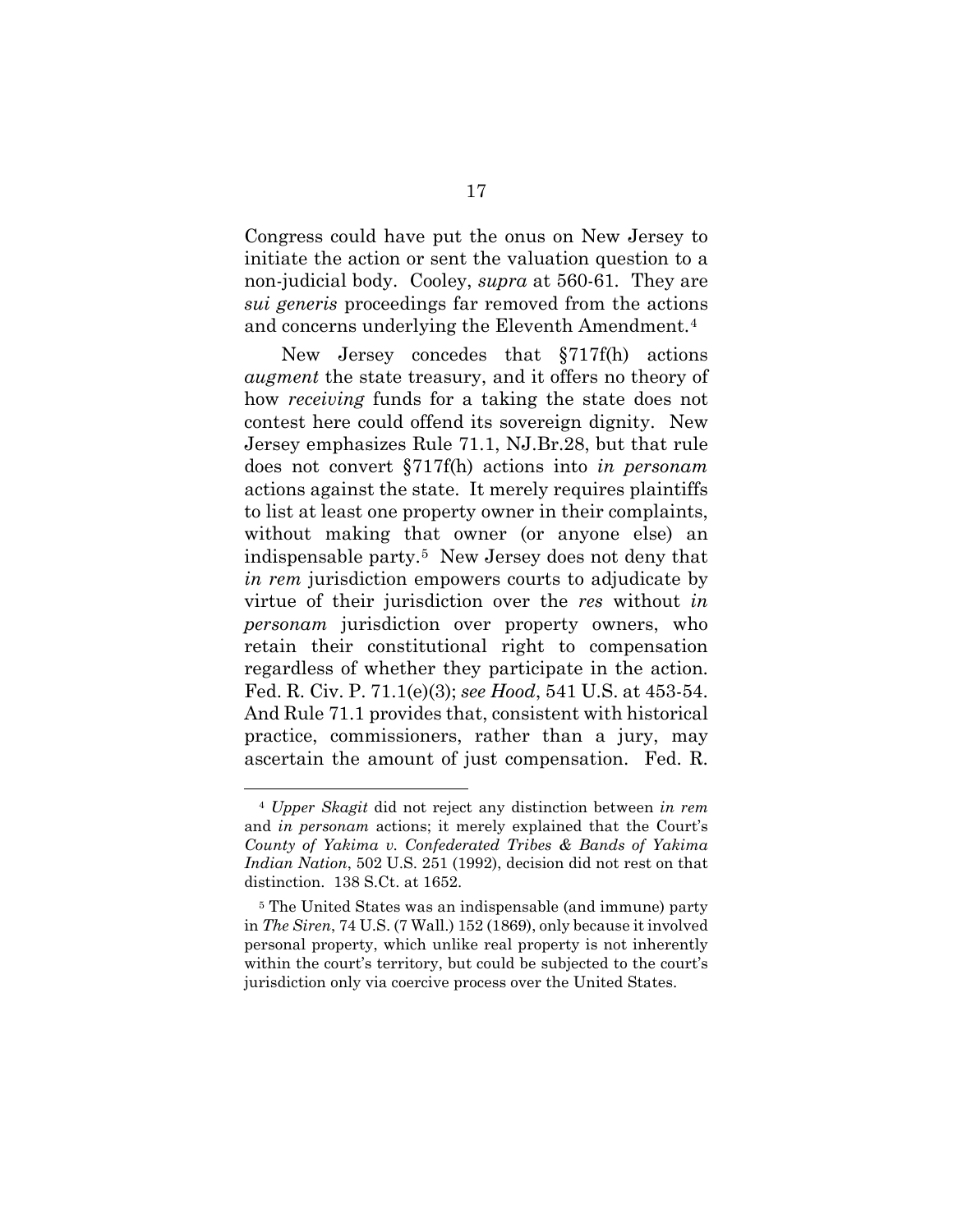Civ. P. 71.1(h); *see also Bauman v. Ross*, 167 U.S. 548, 593 (1897) (valuation need not "be made by a jury; but may be entrusted by Congress to commissioners appointed by a court or by the executive").

To be sure, the §717f(h) action confirms the certificate holder's right-of-way as well as fixing just compensation. But New Jersey disclaims any desire (or jurisdictional ability) to challenge the certificate holder's entitlement to the right-of-way. And simply effectuating a federal decision prospectively poses no greater threat to state dignity than the typical suit permitted by *Ex Parte Young*, 209 U.S. 123 (1908). Moreover, when legislatures delegate the eminentdomain authority, they generally link payment of justcompensation and the transfer of the property interest *as a protection for the property-owner* to ensure the delegee makes payment. Cooley, *supra* at 562. Finally, the necessity of a FERC-granted certificate eliminates any specter of a private party haling a state into federal court on its own initiative.

New Jersey points only to inapposite cases involving very different kinds of actions. For example, *Idaho v. Coeur d'Alene Tribe of Idaho*, 521 U.S. 261 (1997), addressed a lawsuit seeking not just to transfer rights-of-way, but to strip Idaho of its "governmental powers and authority over … a vast reach of lands and waters." *Id.* at 282. No one disputes that stripping a state of its regulatory jurisdiction would offend its sovereign dignity. But a §717f(h) action does nothing of the sort. Any loss of regulatory authority took place before FERC in Washington, or at the convention in Philadelphia. And New Jersey's extended discussion of *Central*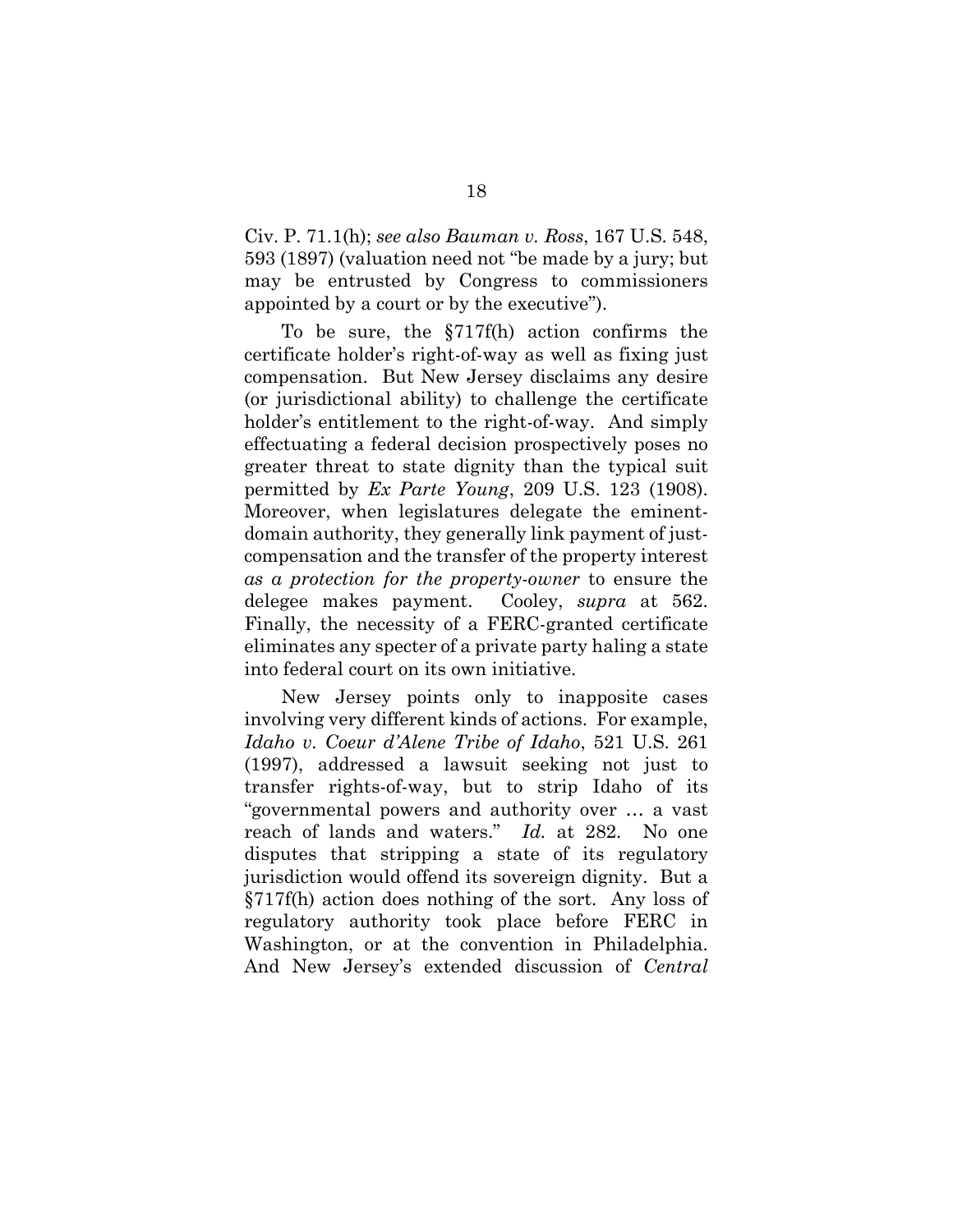*Virginia Community College v. Katz*, 546 U.S. 356 (2006), rests on the mistaken premise that *Katz* involved *in rem* proceedings. NJ.Br.29. In fact, the Court deemed it not "necessary to decide whether" the proceedings were "properly characterized as *in rem*" because states reserved no immunity from *any*  bankruptcy proceedings. 546 U.S. at 372. The far more relevant precedent is *Hood*, which held pre-*Katz*  that states lack immunity from *in rem* bankruptcy proceedings. *See Hood*, 541 U.S. at 453-54.

Straining to find some way in which a §717(h) proceeding inflicts a distinct sovereign injury, New Jersey posits various ways in which a certificate holder might act differently from the federal government itself. NJ.Br.22-26. But for an argument based entirely on the supposed distinct indignity of being haled into court, New Jersey's concerns have little to do with the court proceeding itself. It first objects that private parties are not subject to a goodfaith-negotiation requirement. NJ.Br.23. But the district court ruled that "[e]ven if the NGA did require a showing of good faith, … such a requirement has been met." Pet.App.85 n.47. Indeed, it was New Jersey, not PennEast, that categorically refused to negotiate. *See* PennEast.CA3.Br.10. PennEast would much prefer to have reached amicable resolution than become embroiled in years of litigation all the way up to this Court. New Jersey also fails to explain how good-faith negotiations could ever succeed if New Jersey holds the trump card of immunity from the only action Congress has provided if negotiations fail.

New Jersey's complaints about the timing of a §717f(h) action fare no better. NJ.Br.23-24. New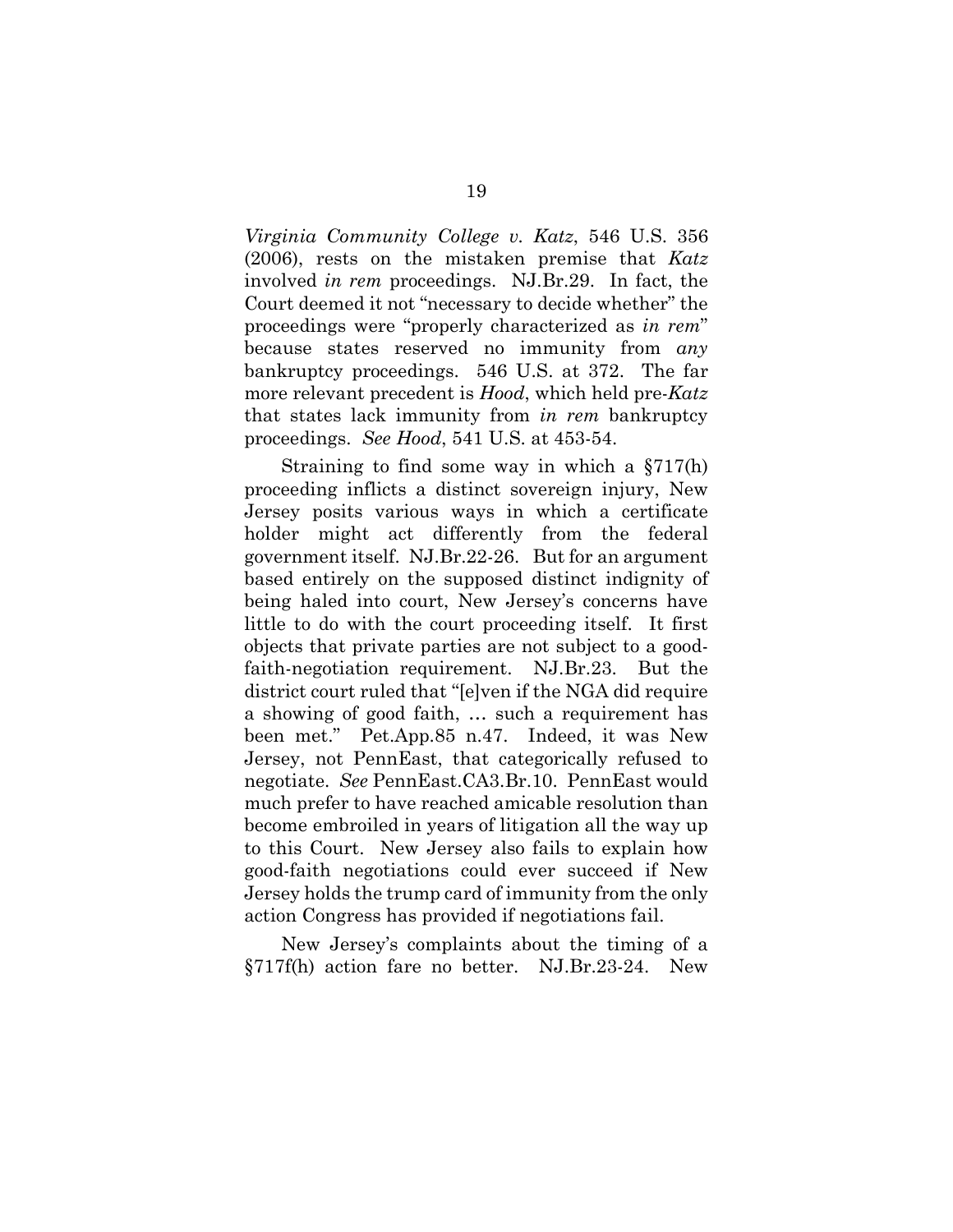Jersey's immunity argument does not turn on the timing of the certificate holder's suit. PennEast could have bided its time and New Jersey's immunity claim would be identical. Moreover, no certificate holder, PennEast included, has any incentive to expedite the just-compensation process if the property owner is not actively resisting providing necessary preliminary access. Here, for example, PennEast was forced to move quickly and seek preliminary relief because the state refused to allow it to even *enter* any property in which the state claimed any interest—even when PennEast reached amicable settlements with the property owners—to complete surveys the state itself was demanding. *See* PennEast.CA3.Br.10-15 & n.6.

New Jersey argues that "compensation might be litigated differently based on the condemnor's identity." NJ.Br.26. But any differences would appear to inure to New Jersey's benefit. It is hard to believe that states will do better litigating against federal agencies with no readily discernible marginal costs of litigation than with private parties anxious (*too anxious*, according to New Jersey) to move forward with their federally authorized pipeline. No litigant has a greater interest in condemning property on the cheap than the federal government, which routinely faces taking litigation, but only as the taker and never as the "takee." Moreover, the reason that eminent-domain authority has been delegated almost as long as there have been infrastructure projects is not to condemn land on the cheap, but because the entity that will generate revenue from the project is best positioned to pay property owners fair value.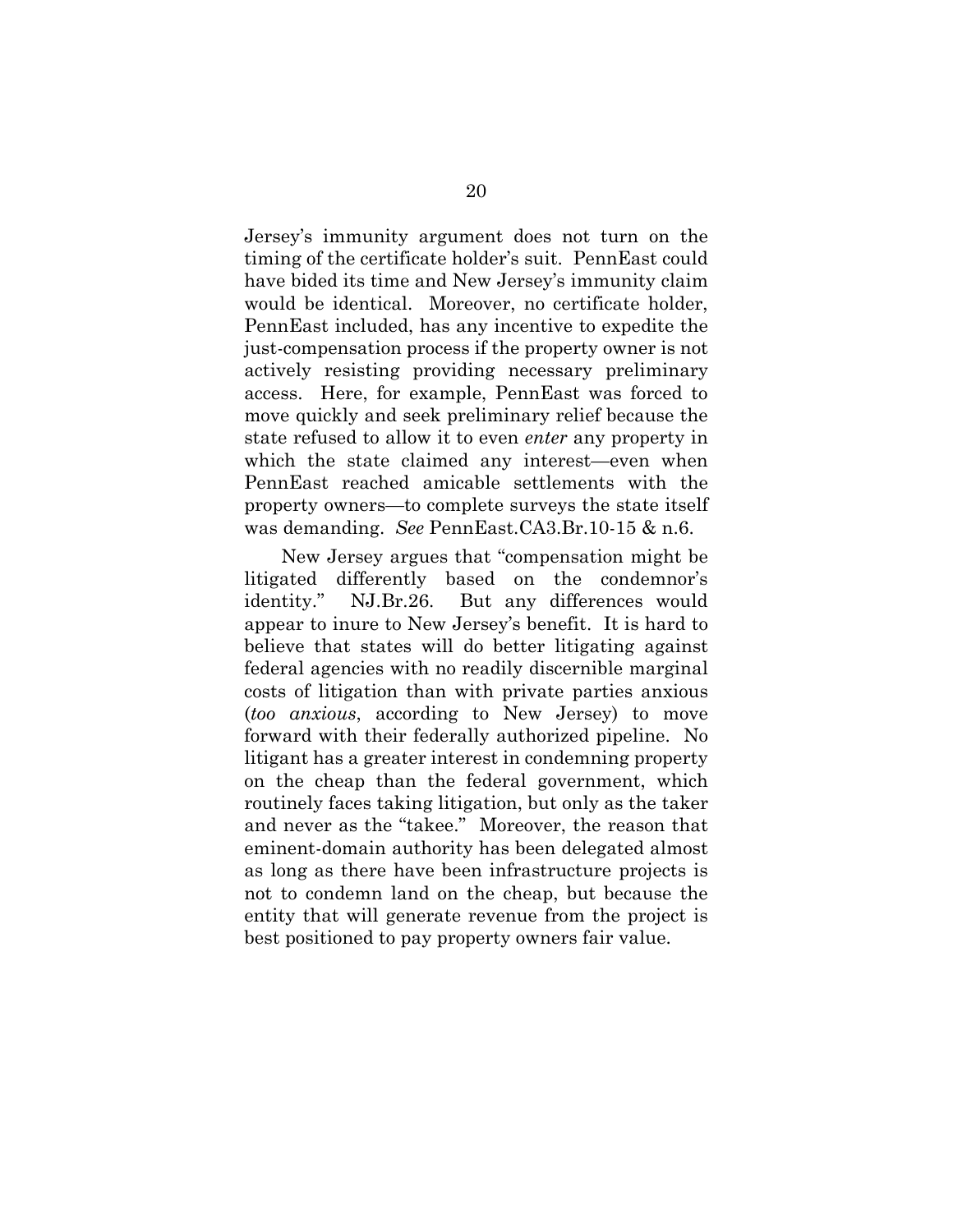### **III. The Jurisdictional Dispute Underscores The Anomalous Nature Of New Jersey's Objection.**

Respondents' effort to resist the government's jurisdictional arguments only highlights the limited and anomalous nature of New Jersey's argument here. New Jersey does not contest the federal government's eminent-domain power over all property within state boundaries, including the state's, presumably because those issues are long settled. And New Jersey does not contest the validity of the FERC proceedings or PennEast's FERC-issued certificate to traverse state property, presumably because doing so would open a jurisdictional trap door. New Jersey is thus left arguing that while it has no objection to the federal government's decision to authorize a pipeline across state land, it is nonetheless immune from the one and only action Congress has provided to secure the rightof-way and ensure just compensation. PennEast continues to believe that this Court has jurisdiction to reject that argument on the merits. But if this Court deems that argument inseparable from a collateral attack on the certificate, then the judgment below must be vacated, as the problem is not a lack of Article III jurisdiction over PennEast's §717f(h) action, but a lack of authority to consider New Jersey's collateral attack.

NJCF operates with the freedom of a "party" that did not file a court of appeals brief. It thus offers a variety of arguments that could only be understood as collateral attacks on the FERC certificate (and even FERC's finality rules). Those arguments have the advantage of consistency, as they suggest that FERC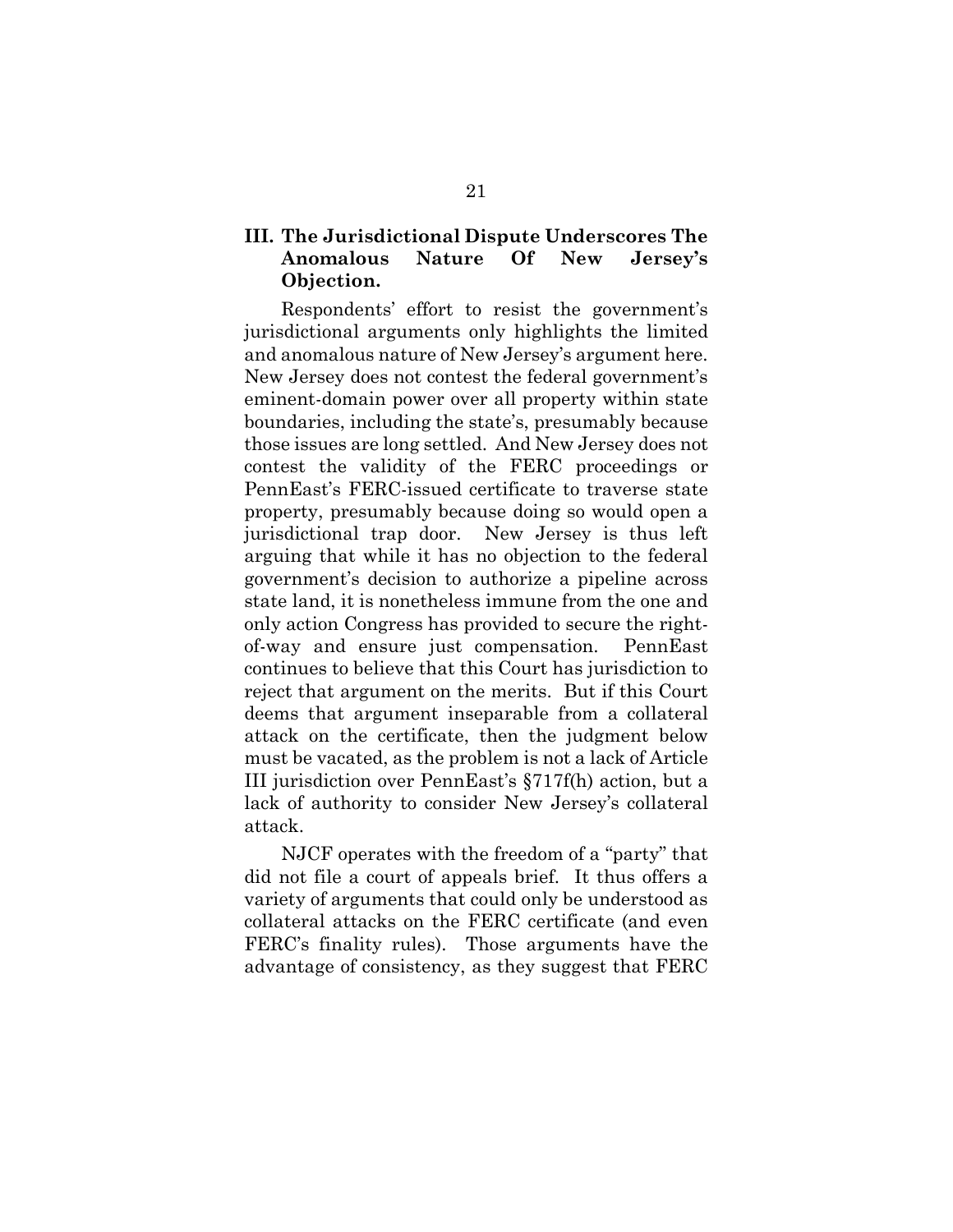cannot validly authorize a pipeline route traversing state land, but the considerable disadvantages of being jurisdictionally barred and foreclosed by precedent.[6](#page-26-0) 

### **IV. The Decision Below Threatens To Disrupt The Development Of Energy Infrastructure.**

New Jersey never disputes that the decision below grants states a holdout's veto over interstate pipelines. The scope of that veto is nearly boundless given the extent of state property holdings. Petr.Br.48-49. Indeed, because states generally hold title to the beds of streams that form state boundaries (not to mention countless intrastate waters, *see, e.g.*, Marcellus.App.1a), the construction of any interstate pipeline would depend on the consent of at least two states. *Cf. Stockton*, 32 F. at 17-18. This country experimented with a system in which important national initiatives depended on state consent, and the obvious shortcomings of that approach produced the plan of the convention.

New Jersey promises that "States will not commonly withhold consent," NJ.Br.45, but that is rather rich coming from New Jersey, which withheld consent even to rights-of-way based on non-possessory interests and is single-handedly holding up a pipeline

<u>.</u>

<span id="page-26-0"></span><sup>6</sup> NJCF implies that there is an Eleventh Amendment problem with any federal administrative proceeding initiated by a private party that implicates state prerogatives or property in ways that incentivize states to appear to protect their interests. But such proceedings are commonplace and far different from the rare and anomalous proceeding rejected in *Federal Maritime Commission v. South Carolina Ports Authority*, 535 U.S. 743 (2002), where a private party could forcibly hale states before a federal agency.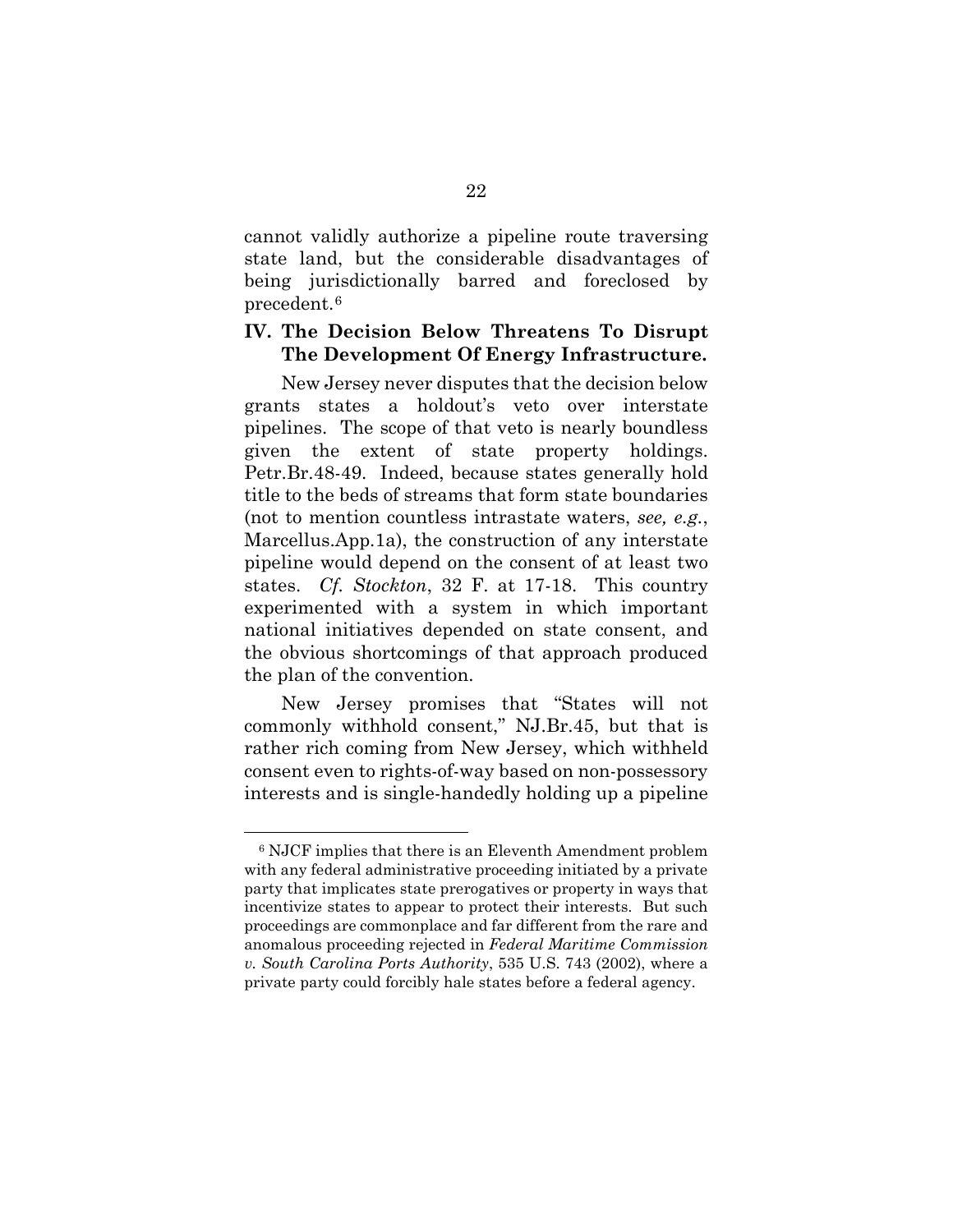that would provide one billion cubic feet per day of natural gas transportation capacity, save the region more than \$1 billion, and create 12,000 new jobs. Petr.Br.50; Labor.Br.7-17; Penn.Mfrs.'Ass'n.Br.10-19; INGA.Br.17-22. New Jersey hardly stands alone in this NIMBY approach. *See* Columbia.Br.12-19; Oregon.Br.1 (noting state's intention to object to proposed pipeline). And if the decision is affirmed, the acronym may need updating, because nothing would stop New Jersey from objecting based less on concerns about a pipeline in its own backyard, and more on its distaste for fracking operations in Pennsylvania (or simple disagreement with FERC about the pipeline's necessity).

The Third Circuit attempted to minimize the prospect of disruption by suggesting that FERC could file the §717f(h) action itself. New Jersey throws lukewarm water on that suggestion, saying only that the issue "deserves greater exploration." NJ.Br.45. That underscores that New Jersey's real objective here is not to enjoy the greater dignity it associates with having the federal government initiate the §717f(h) action or write the just-compensation check. At a minimum, New Jersey is banking on the notion that if the federal government is hobbled with the need to undertake the ministerial aspects of eminent domain, there will be fewer pipelines. What New Jersey really wants is a holdout's veto over interstate pipelines, and that is what the Third Circuit gave it, because §717f(h) could not be plainer that the only party who can bring the action is the certificate holder.

To be clear, New Jersey will exercise that holdout's veto not as a sovereign—it concedes that the